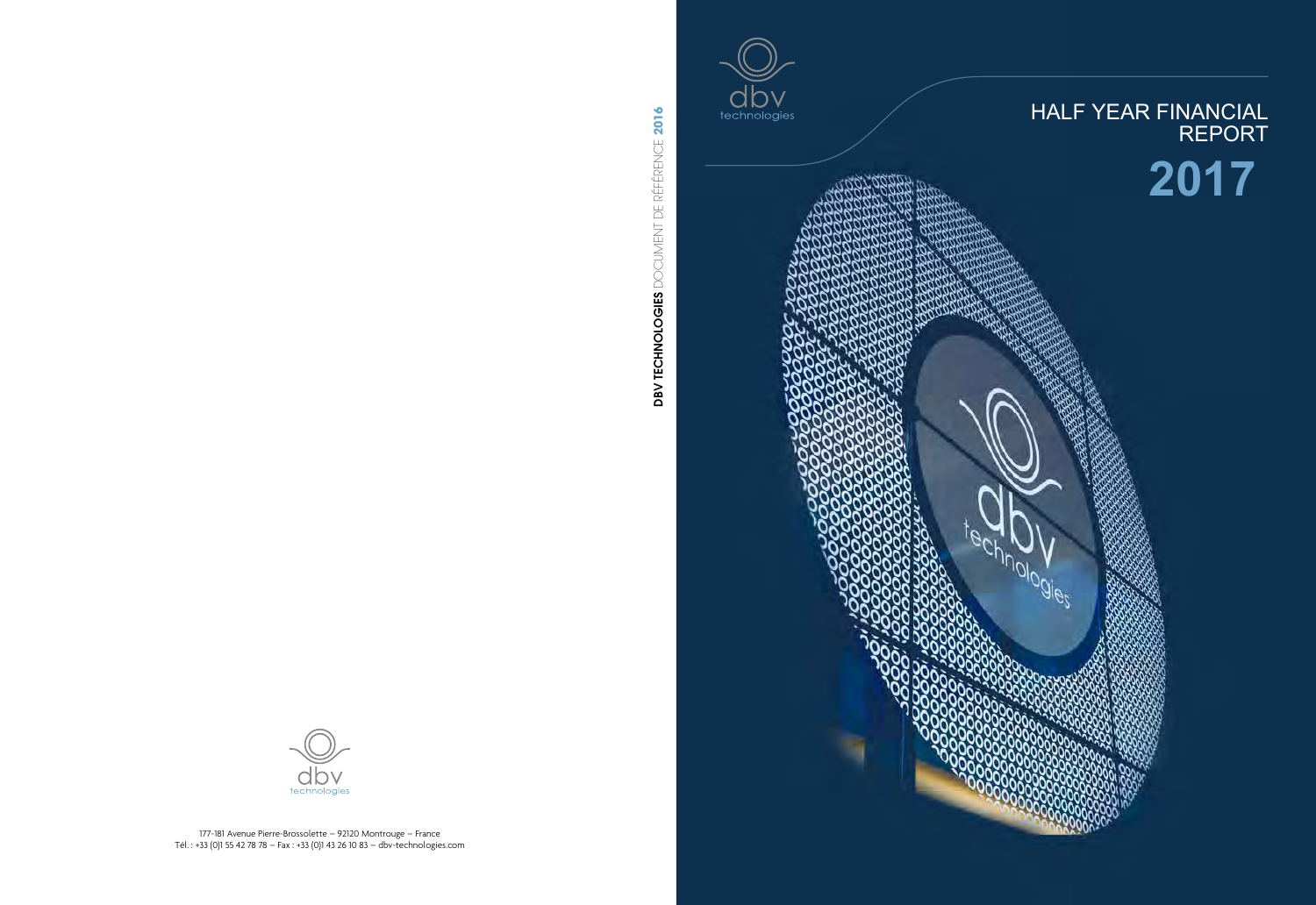# **CONTENT**

I – FIRST HALF 2017 CONDENSED CONSOLIDATED FINANCIAL STATEMENTS

- II MANAGEMENT DISCUSSION & ANALYSES
- III INFORMATION REGARDING RELATIONSHIPS WITH RELATED PARTIES
- IV RISK FACTORS

DISCLAIMER

THIS DOCUMENT IS A FREE TRANSLATION FROM FRENCH INTO ENGLISH AND IS PROVIDED FOR CONVENIENCE PURPOSES ONLY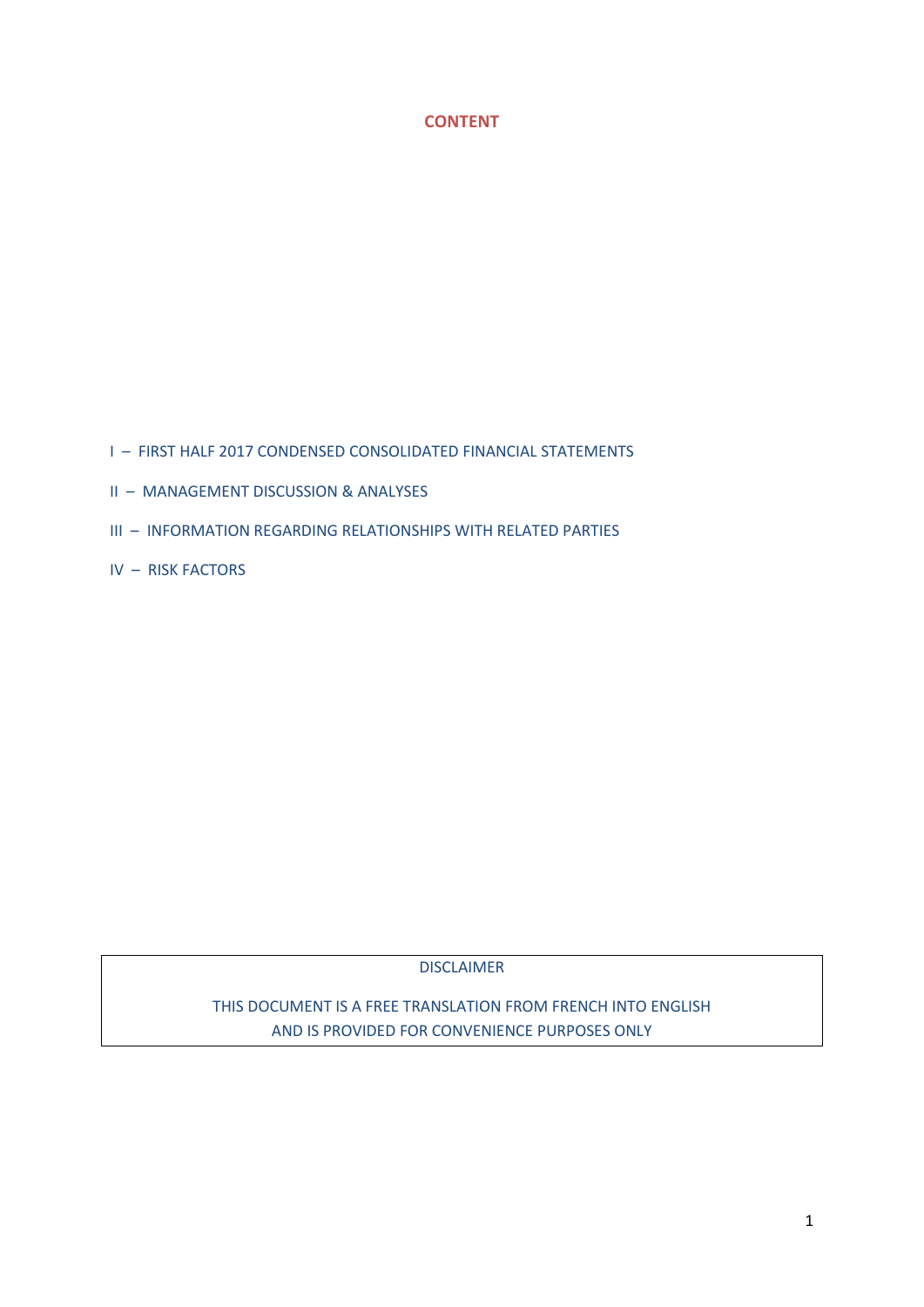# **I – FIRST HALF OF 2017 CONDENSED CONSOLIDATED FINANCIAL STATEMENTS**

# **INTERIM CONDENSED STATEMENT OF CONSOLIDATED FINANCIAL POSITION**

(Amounts in thousands of euros)

|                                       | <b>Note</b> | 6/30/2017  | 12/31/2016 |
|---------------------------------------|-------------|------------|------------|
| <b>ASSETS</b>                         |             |            |            |
| <b>Non-current assets</b>             |             |            |            |
| Intangible assets                     |             | 156        | 96         |
| Property, plant, and equipment        |             | 15,400     | 12,482     |
| Other non-current financial assets    | 4           | 2,991      | 2,745      |
| <b>Total non-current assets</b>       |             | 18,548     | 15,323     |
| <b>Current assets</b>                 |             |            |            |
| Inventories                           |             |            |            |
| Customer accounts receivable          |             | 18         | 1,250      |
| Other current assets                  | 6           | 20,659     | 14,454     |
| Cash and cash equivalents             | 7           | 198,685    | 256,473    |
| <b>Total current assets</b>           |             | 219,363    | 272,177    |
| <b>TOTAL ASSETS</b>                   |             | 237,910    | 287,500    |
|                                       |             |            |            |
|                                       | <b>Note</b> | 6/30/2017  | 12/31/2016 |
| <b>LIABILITIES</b>                    |             |            |            |
| Shareholders' equity                  |             |            |            |
| Share capital                         | 8           | 2,471      | 2,465      |
| Premiums related to the share capital |             | 406,391    | 405,882    |
| Reserves                              |             | (144, 638) | (50, 968)  |
| Net Profit (loss)                     |             | (72, 541)  | (114, 531) |
| Total shareholders' equity            |             | 191,683    | 242,849    |
| <b>Non-current Liabilities</b>        |             |            |            |
| Long-term financial debt              | 9           | 3,737      | 4,049      |
| Non-current provisions                |             | 853        | 853        |
| Other non-current liabilities         | 9           | 9,130      | 10,746     |

**Total non-current liabilities 13,721 15,649** 

| <b>Total current liabilities</b> |    | 32,507                   | 29,003 |
|----------------------------------|----|--------------------------|--------|
| Other current liabilities        | 10 | 16,513                   | 14,692 |
| Supplier accounts payable        | 10 | 15,266                   | 13,720 |
| Short-term financial debt        | 9  | 728                      | 591    |
| <b>Bank overdrafts</b>           |    | $\overline{\phantom{a}}$ |        |
| <b>Current Liabilities</b>       |    |                          |        |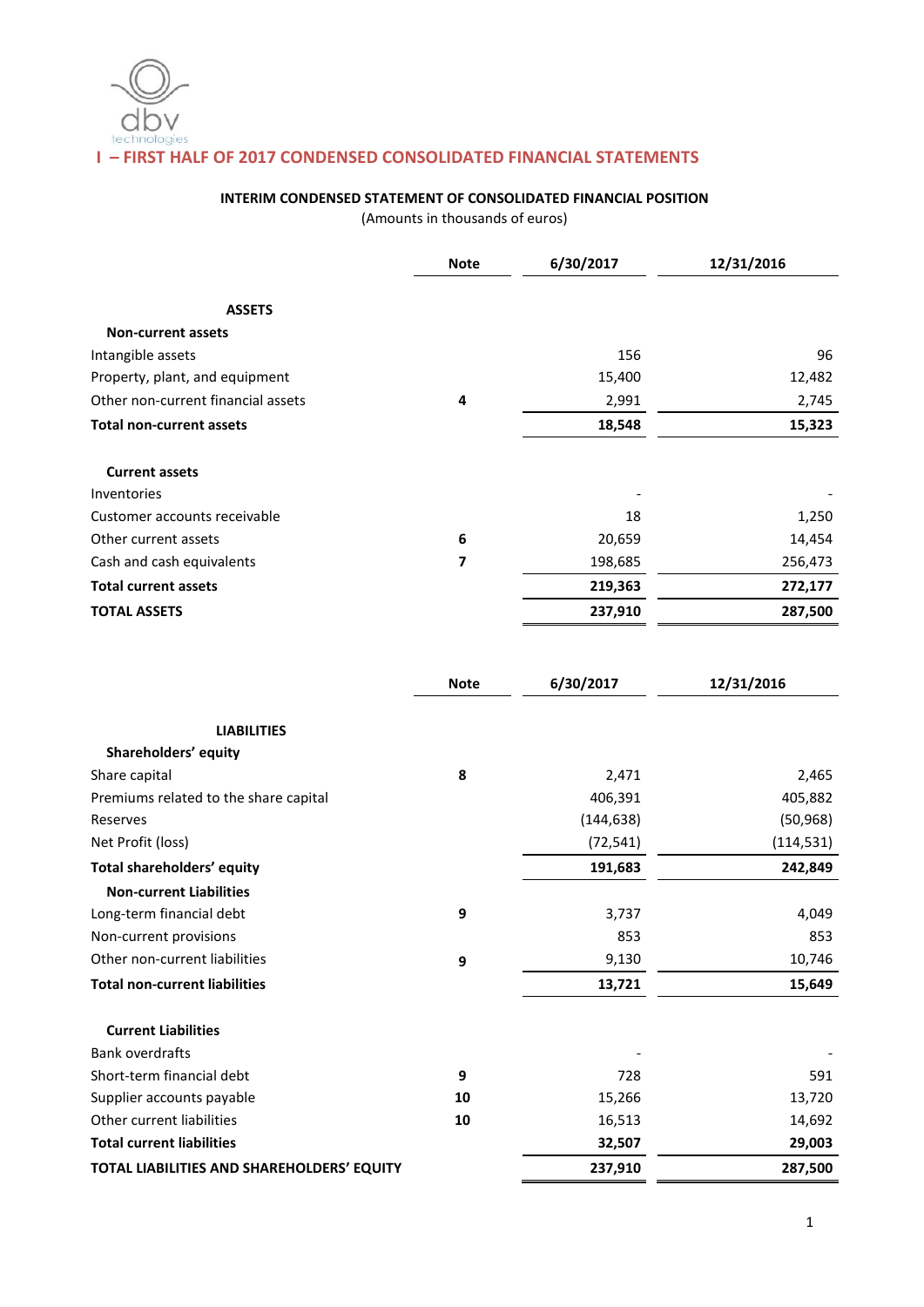

# **STATEMENT OF CONDENSED CONSOLIDATED INCOME (LOSS)**

(Amounts in thousands of euros)

|                                            |             | At June 30 |           |  |
|--------------------------------------------|-------------|------------|-----------|--|
|                                            | <b>Note</b> | 2017       | 2016      |  |
| <b>Operating income</b>                    |             |            |           |  |
| Revenues                                   | 11          |            |           |  |
| Other income                               | 11          | 7,616      | 4,750     |  |
| <b>Total income</b>                        |             | 7,616      | 4,750     |  |
| <b>Operating expenses</b>                  |             |            |           |  |
| Cost of goods sold                         |             |            |           |  |
| Research and development                   | 12          | (52, 513)  | (32, 892) |  |
| Sales and marketing                        | 12          | (8, 527)   | (5,450)   |  |
| General and administrative                 | 12          | (17, 685)  | (15, 783) |  |
| <b>Total expenses</b>                      |             | (78, 725)  | (54, 126) |  |
| <b>Operating profit (loss)</b>             |             | (71, 109)  | (49, 376) |  |
| <b>Financial revenues</b>                  | 14          | 457        | 470       |  |
| Financial expenses                         | 14          | (1,888)    | (38)      |  |
| <b>Financial profit (loss)</b>             |             | (1, 431)   | 432       |  |
| Income tax                                 |             | (1)        | (500)     |  |
| Net profit (loss)                          |             | (72, 541)  | (49, 443) |  |
| Basic/diluted earnings per share (€/share) |             | (2.94)     | (2.03)    |  |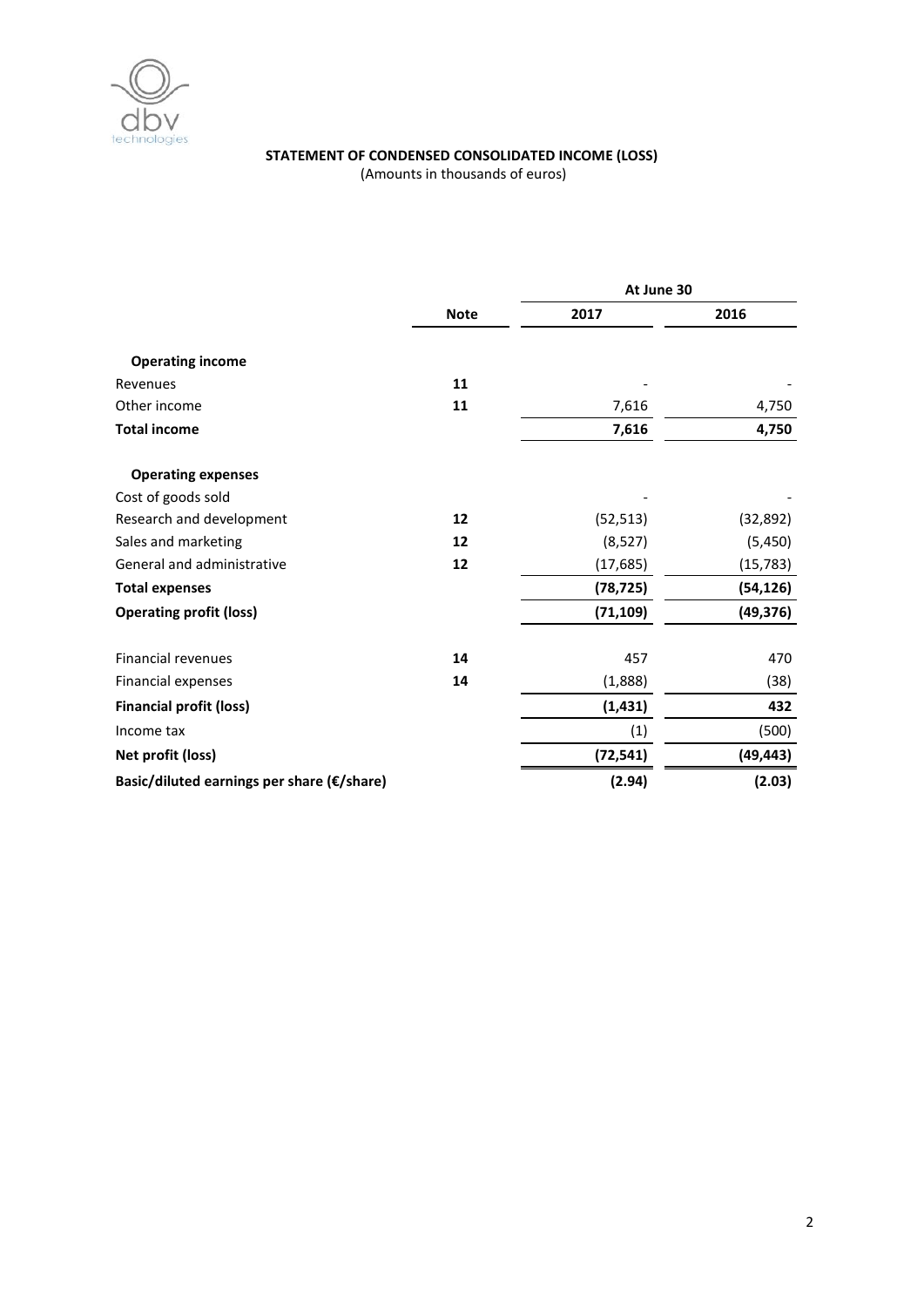

# **STATEMENTS OF CONSOLIDATED COMPREHENSIVE INCOME (LOSS)**

(Amounts in thousands of euros)

|                                                                                                | At June 30 |          |  |
|------------------------------------------------------------------------------------------------|------------|----------|--|
|                                                                                                | 2017       | 2016     |  |
| Net profit (loss)                                                                              | (72, 541)  | (49,443) |  |
| Actuarial gains and losses on employee benefits, net of corporate tax                          |            | (154)    |  |
| Profit (loss) directly recognized in shareholders' equity                                      |            | (154)    |  |
| Other items in the total profit (loss) to be recycled subsequently to<br>the net profit (loss) | 1,710      | 40       |  |
| Total comprehensive income (loss)                                                              | (70, 832)  | (49,557) |  |

In accordance with IAS 1 *Presentation of Financial Statements* (2007) (IAS 1), the Group, as defined in Note 1, presents a combined statement of other elements of comprehensive income or loss.

The Group does not hold any financial assets available for sale and non-current financial assets are measured at historical cost; therefore, no change in fair value is reflected in the statement of consolidated comprehensive income (loss).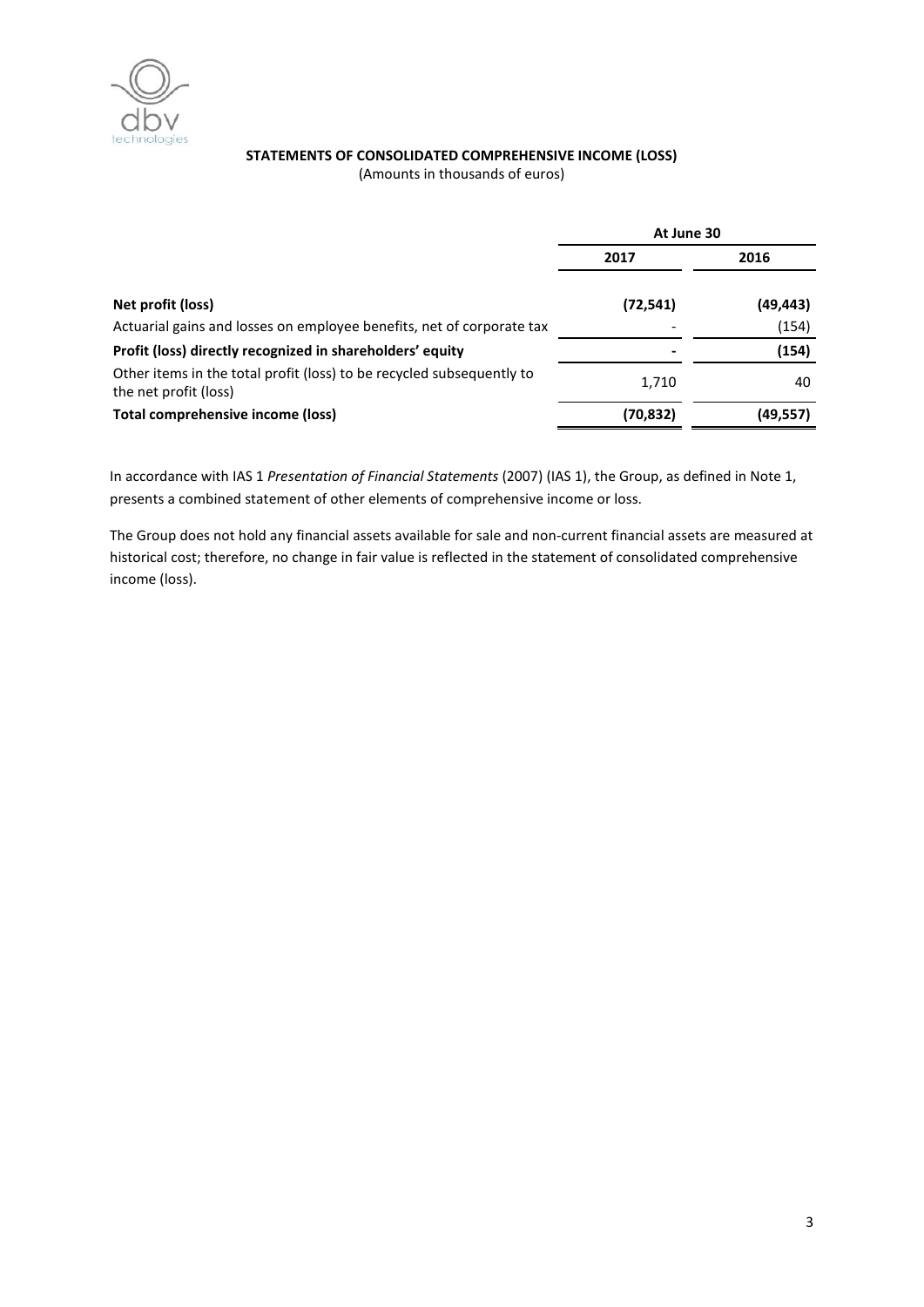

# **STATEMENT OF CONDENSED CONSOLIDATED CASH FLOW**

(Amounts in thousands of euros)

|                                                                                               | <b>Note</b> | 6/30/2017 | 6/30/2016 |
|-----------------------------------------------------------------------------------------------|-------------|-----------|-----------|
| Cash flows from operating activities                                                          |             |           |           |
| Net profit (loss) for the period                                                              |             | (72, 541) | (49, 443) |
| Reconciliation of the net profit (or loss) and the cash used for the<br>operating activities: |             |           |           |
| Amortization and depreciation                                                                 |             | 1,116     | 623       |
| Retirement pension obligations                                                                |             |           | 65        |
| Expenses related to share-based payments                                                      |             | 19,179    | 17,074    |
| Other elements                                                                                |             | 50        | (100)     |
| Operating cash flows before change in working capital                                         |             | (52, 197) | (31,781)  |
| Inventories                                                                                   |             |           |           |
| Customer accounts receivable                                                                  |             | 1,263     | (10, 017) |
| Other current assets                                                                          |             | (6, 194)  | (4, 525)  |
| Supplier accounts payable                                                                     |             | 1,613     | 2,501     |
| Other current and non-current liabilities                                                     |             | 31        | 13,699    |
| Change in working capital requirement                                                         |             | (3, 288)  | 1,658     |
| Net cash flow from operating activities                                                       |             | (55, 484) | (30, 123) |
| Cash flows from investing activities                                                          |             |           |           |
| Acquisitions of property, plant, and equipment                                                |             | (3, 762)  | (5,256)   |
| Acquisitions of intangible assets                                                             |             | (204)     | (222)     |
| Acquisitions of non-current financial assets                                                  |             | (301)     | (129)     |
| Net cash flows from investing activities                                                      |             | (4, 267)  | (5,607)   |
| Cash flows from financing activities                                                          |             |           |           |
| Increase in conditional advances                                                              |             |           |           |
| (Decrease) in conditional advances                                                            |             | (214)     | (64)      |
| Treasury shares                                                                               |             | (19)      | 153       |
| Capital increases, net of transaction costs                                                   |             | 515       | 999       |
| Other cash flows related to financing activities                                              |             | (11)      | (10)      |
| Net cash flows from financing activities:                                                     |             | 271       | 1,078     |
| (Decrease) / increase in cash                                                                 |             | (59, 480) | (34, 653) |
| Net cash and cash equivalents at the beginning of the period                                  |             | 256,473   | 323,381   |
| Impact of exchange rate fluctuations                                                          |             | 1,692     | 33        |
| Net cash and cash equivalents at the close of the period                                      | 7           | 198,685   | 288,761   |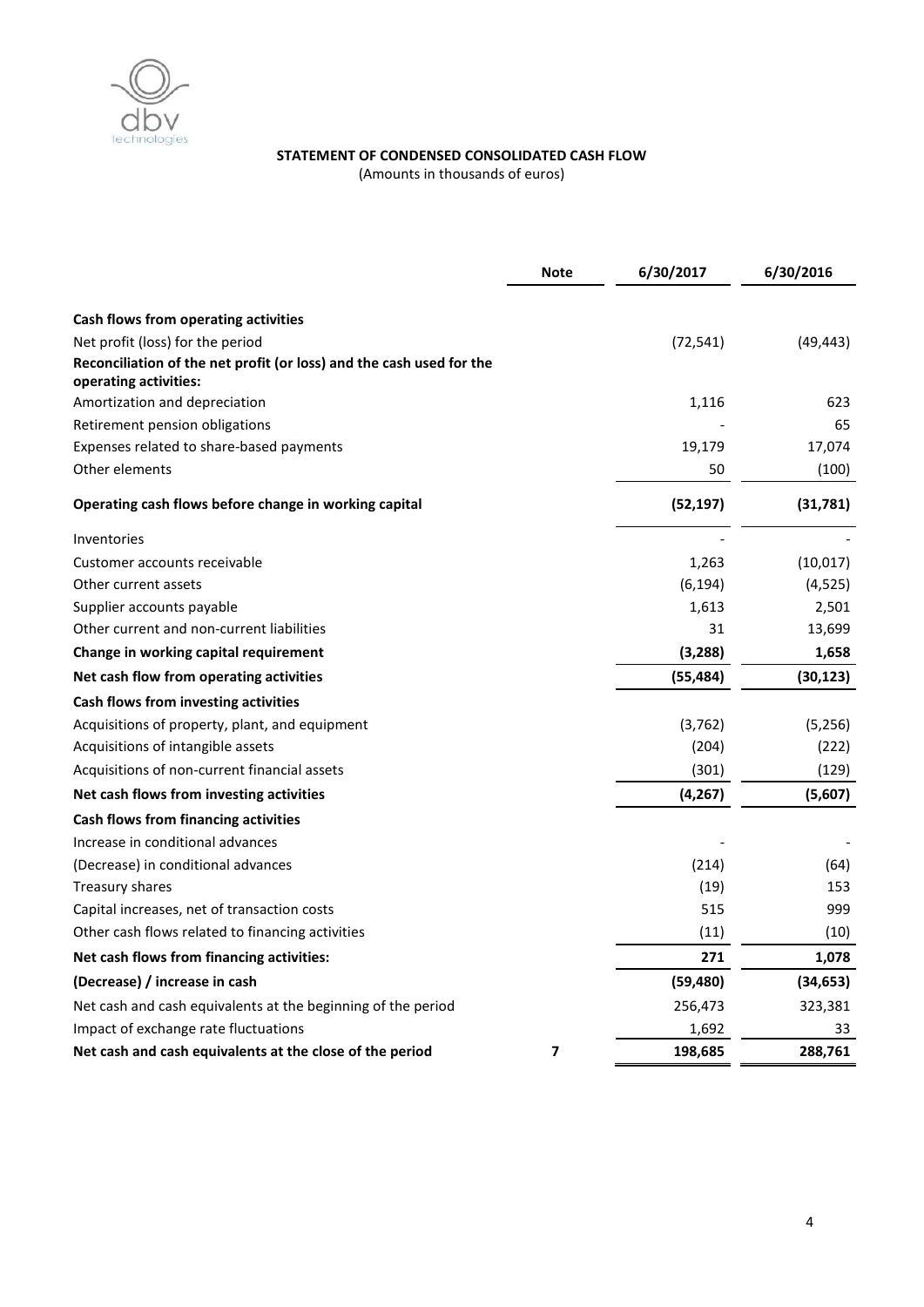

# **CONDENSED STATEMENT OF CHANGES IN CONSOLIDATED SHAREHOLDERS' EQUITY**

(Amounts in thousands of euros)

|                                                                                              | Share capital                   |        |                                                       |            |               |                                         |
|----------------------------------------------------------------------------------------------|---------------------------------|--------|-------------------------------------------------------|------------|---------------|-----------------------------------------|
|                                                                                              | <b>Shares of common Stock</b>   |        |                                                       |            |               |                                         |
|                                                                                              | Number of<br>shares<br>(Note 8) | Amount | <b>Premiums</b><br>related to<br>the share<br>capital | Reserve    | Profit (loss) | <b>Total</b><br>shareholders'<br>equity |
| At January 1, 2016                                                                           | 24,205,129                      | 2,421  | 403,910                                               | (39, 580)  | (44, 674)     | 322,076                                 |
| Net profit (loss)                                                                            |                                 |        |                                                       |            | (49, 443)     | (49, 443)                               |
| Foreign exchange translation                                                                 |                                 |        |                                                       | 40         |               | 40                                      |
| Profit (loss) directly recognized in shareholders'<br>equity                                 |                                 |        |                                                       | (154)      |               | (154)                                   |
| Total profit (loss) directly recognized in<br>shareholders' equity                           |                                 |        |                                                       | (114)      | (49, 443)     | (49, 557)                               |
| Allocation of prior Income (Loss)                                                            |                                 |        |                                                       | (44, 674)  | 44,674        |                                         |
| Increase in capital                                                                          | 360,699                         | 36     | 492                                                   |            |               | 528                                     |
| Treasury shares                                                                              |                                 |        |                                                       | (104)      |               | (104)                                   |
| Issue of share warrants                                                                      |                                 |        | 471                                                   |            |               | 471                                     |
| Share-based payments                                                                         |                                 |        |                                                       | 17,074     |               | 17,074                                  |
| At June 30, 2016                                                                             | 24,565,828                      | 2,457  | 404,873                                               | (67, 398)  | (49, 443)     | 290,488                                 |
| At January 1, 2017                                                                           | 24,648,828                      | 2,465  | 405,882                                               | (50, 968)  | (114, 531)    | 242,849                                 |
| Net profit (loss)                                                                            |                                 |        |                                                       |            | (72, 541)     | (72, 541)                               |
| Foreign exchange translation<br>Profit (loss) directly recognized in shareholders'<br>equity |                                 |        |                                                       | 1,710      |               | 1,710                                   |
| Total profit (loss) directly recognized in<br>shareholders' equity                           |                                 |        |                                                       | 1,710      | (72, 541)     | (70, 832)                               |
| Allocation of prior income (loss)                                                            |                                 |        |                                                       | (114, 531) | 114,531       |                                         |
| Increase in capital                                                                          | 60,375                          | 6      | 271                                                   |            |               | 277                                     |
| Treasury shares                                                                              |                                 |        |                                                       | (28)       |               | (28)                                    |
| Issue of share warrants                                                                      |                                 |        | 237                                                   |            |               | 237                                     |
| Share-based payments                                                                         |                                 |        |                                                       | 19,179     |               | 19,179                                  |
| At June 30, 2017                                                                             | 24,709,203                      | 2,471  | 406,391                                               | (144, 638) | (72, 541)     | 191,683                                 |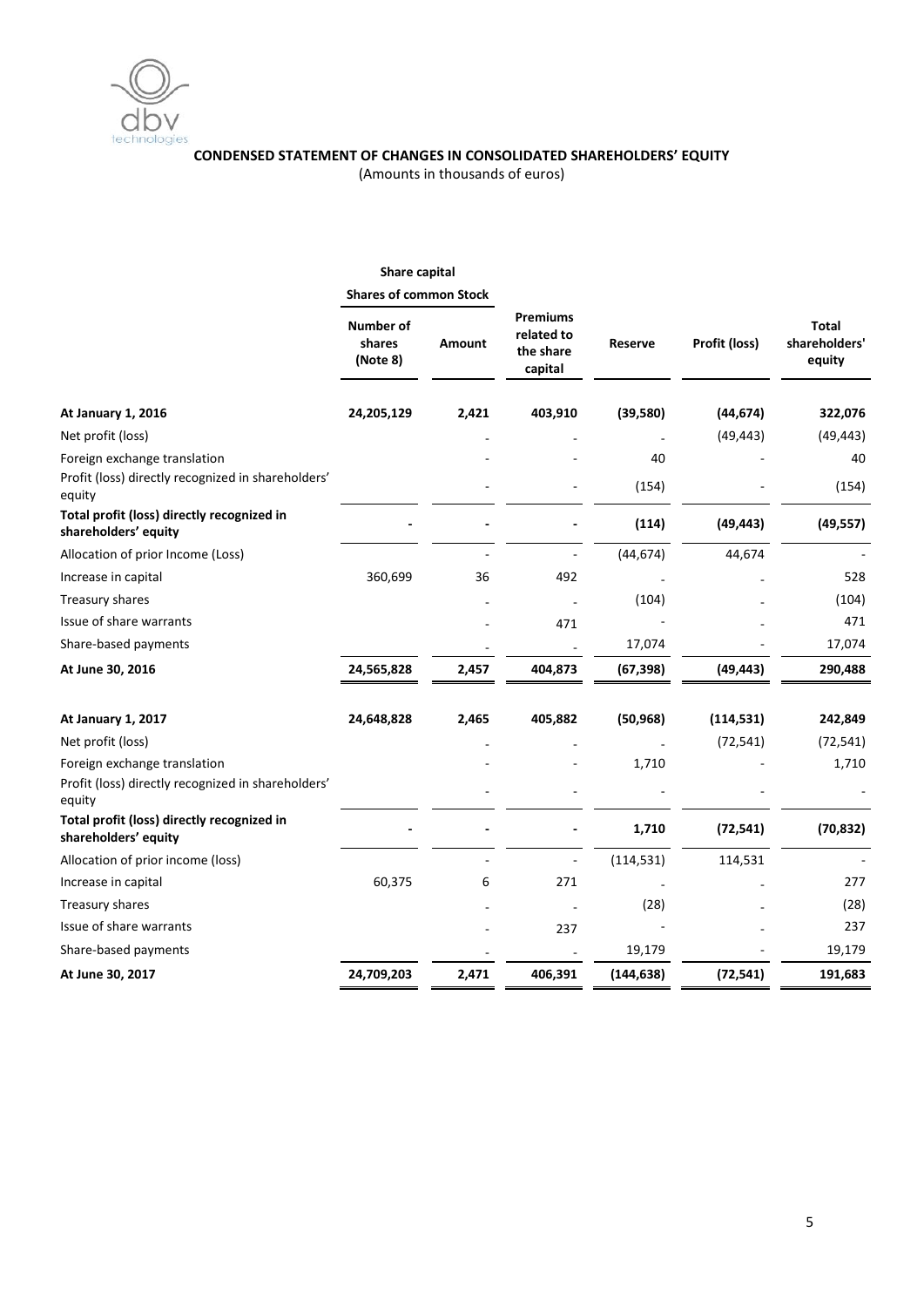

#### **Note 1: The Company**

Incorporated in 2002 under the laws of France, DBV Technologies S.A. ("DBV Technologies," or the "Company") is a clinical-stage specialty biopharmaceutical company focused on changing the field of immunotherapy by developing a novel technology platform called Viaskin. The Company's therapeutic approach is based on epicutaneous immunotherapy, or EPIT, a proprietary method of delivering biologically active compounds to the immune system through intact skin using Viaskin.

The Company's lead product candidate, Viaskin Peanut, is currently being evaluated as a treatment for peanutallergic patients four to 11 years of age in a global Phase III program. Viaskin Peanut has obtained fast track designation and breakthrough therapy designation in children from the U.S. Food and Drug Administration, or FDA, which are regulatory designations intended to expedite or facilitate the process of reviewing new drugs and biological products that are intended to treat a serious or life-threatening disease or condition and demonstrate the potential to address unmet medical needs for the disease or condition. The European Medicines Agency's, or EMA, Pediatric Committee has also adopted a positive opinion with respect to our Pediatric Investigation Plan, or PIP, for Viaskin Peanut, which is a prerequisite for the filing of marketing authorization for any new medicinal product in Europe.

In September 2014, positive topline results were announced for the Viaskin Peanut Efficacy and Safety, or VIPES, Phase IIb clinical trial of Viaskin Peanut for the treatment of peanut-allergic patients, which was followed by a full study report presented at the 2015 AAAAI Annual Meeting in Houston, Texas. Following results from the Phase IIb trial, the Company launched a comprehensive Phase III program designed to assess the efficacy and safety of Viaskin Peanut in children. As part of the Phase III program development, the Peanut EPIT Efficacy and Safety (PEPITES) study, a pivotal Phase III trial, was initiated in December 2015. PEPITES is designed to evaluate the safety and efficacy of Viaskin Peanut 250 μg in 356 peanut allergic patients four to 11 years of age. In November 2016, the REAL Life Use and Safety of EPIT (REALISE) study, which is designed to evaluate the use and safety of Viaskin Peanut 250 μg in routine clinical practice in 393 peanut allergic patients four to 11 years of age, was initiated. Results from both PEPITES and REALISE are expected during the second half of 2017.

In October 2016, topline results from the two-year OLFUS-VIPES study evaluating the long-term efficacy and safety profile of Viaskin Peanut for the treatment of peanut allergic children were announced, with detailed results presented at the 2017 AAAAI Annual Meeting in Atlanta, Georgia. OLFUS-VIPES, or OLFUS, is an openlabel, follow-up study to VIPES.

The Company's second product candidate, Viaskin Milk, is being developed for the treatment of cow's milk protein allergy, or CMPA, in children two to 17 years of age, and received fast track designation from the FDA in September 2016. In November 2014, DBV initiated a multi-center, double-blind, placebo-controlled, randomized Phase I/II trial to study the safety and efficacy of Viaskin Milk in 198 patients with Immunoglobulin E, or IgE, mediated CMPA, called the Milk Efficacy and Safety, or MILES, trial. Results from MILES are expected in the first half of 2018. In November 2015, in partnership with the Company, the Children's Hospital of Philadelphia initiated an investigator-sponsored multi-center, double-blind, placebocontrolled, randomized trial to study safety and efficacy of Viaskin Milk in pediatric patient populations with milk-induced EoE. Results are expected in the first half of 2018.

The Company is also developing a third product candidate, Viaskin Egg, for the treatment of hen's egg allergy. Preclinical development for Viaskin Egg commenced in the first half of 2015 and is currently ongoing.

In addition to our development programs in food allergies, we are exploring the use of our Viaskin technology for the prevention and treatment of other areas of significant unmet medical need, including vaccines, inflammatory conditions and autoimmune diseases.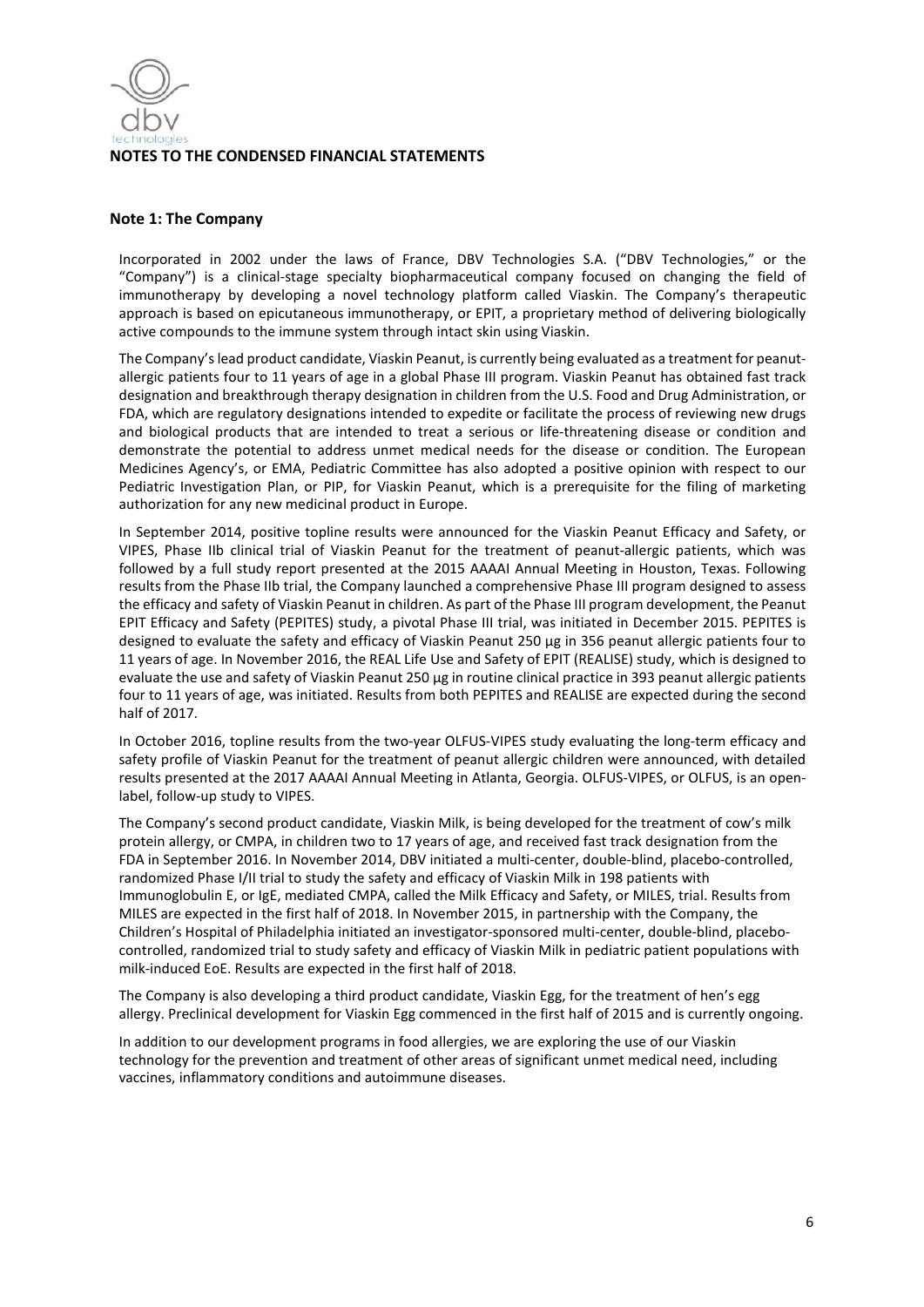

## 1. PARTNERSHIPS

On March 30, 2017, the Company, BioNet-Asia and Geneva University Hospitals announced results from a Phase I trial assessing Viaskin rPT's ability to boost immunity against pertussis by epicutaneously administering two doses of BioNet's recombinant pertussis toxin. The study evaluated the safety and immunogenicity of Viaskin rPT 25 ųg (n=25) and 50 ųg (n=25) in 60 healthy adults randomized 5:1 to each dose cohort versus placebo (n=10). The primary endpoint of the study was the incidence of treatment-emergent adverse events (AEs) related to the application of Viaskin rPT, and secondary objectives assessed humoral responses compared to placebo.

After further analysis of the data, limitations in study design and protocol were observed. The Company, HUG and BioNet continue to review preliminary study data, and are evaluating if further development pathways, including optimization of Viaskin rPT, will be explored.

#### 2. CLINICAL PROGRAMS

On February 3, 2017, the Company announced completion of enrollment in SMILEE (Study of Efficacy and Safety of the Viaskin MILk in Milk Induced Eosinophilic Esophagitis in Children), a Phase IIa investigator-initiated clinical trial assessing the safety and efficacy of Viaskin Milk for the treatment of milk-induced Eosinophilic Esophagitis (EoE) in children ages 4-17. In this study, 20 children with milk-induced EoE have been randomized 3:1 to receive Viaskin Milk 500 µg or placebo for up to 11 months. Results for the SMILEE study are expected in the first half of 2018.

On March 5, 2017, the Company announced that detailed results from the two-year OLFUS-VIPES study supporting the durable effect and favorable safety profile of Viaskin Peanut for the treatment of peanut-allergic children were presented at AAAAI 2017 as a Late Breaking Oral Abstract.

On March 10, 2017, the Company completed enrollment of patients in REALISE, a multicenter, randomized 3:1, double-blind, placebo controlled Phase III trial, in which 393 pediatric peanut allergic patients will be treated with Viaskin Peanut 250 μg or placebo for six months. The primary endpoint of the study is safety as measured by adverse events, treatment-emergent adverse events and serious adverse events after six months of blinded treatment. Topline results from REALISE, as well as PEPITES, the Company's Phase III safety and efficacy trial, are expected in the second half of 2017.

## 3. CHANGE IN THE GROUP'S BOARD MEMBERS

On June 15, 2017, the Company announced the appointment of Julie O'Neill to its Board of Directors, effective immediately pursuant to her election at the Company's Annual General Meeting in Montrouge, France. Ms. Julie O'Neill is expected to serve on the Board for two years. With this addition, DBV's Board now is comprised of eight directors.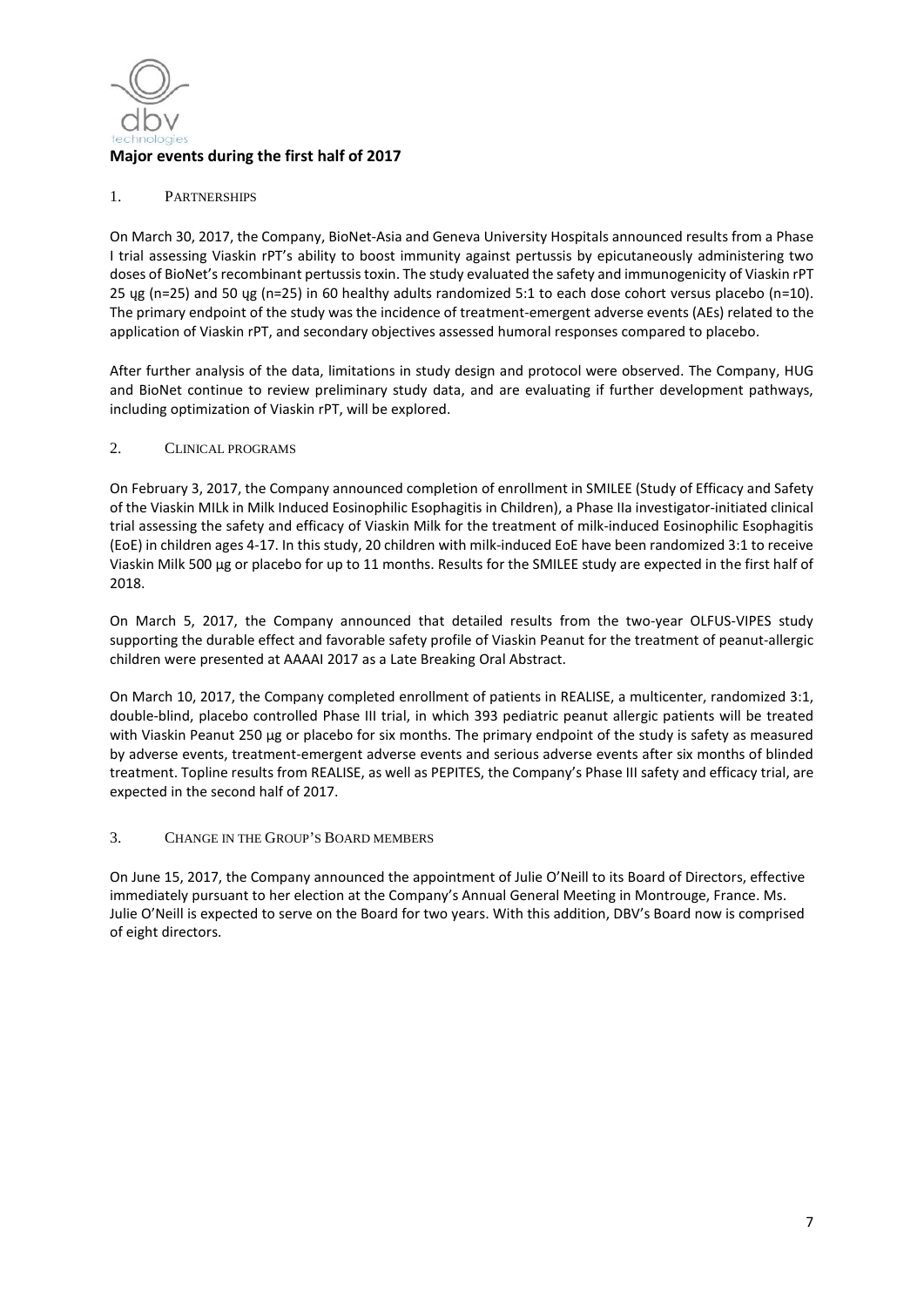

## **Note 2: General principles and statement of compliance**

#### **Scope of consolidation**

The company DBV Technologies Inc. was established on April 7, 2014. The share capital of this US subsidiary is 100% owned by DBV Technologies S.A.

The consolidation scope includes two entities, a parent company DBV Technologies located in Montrouge, France on June 30, 2017 and a subsidiary, DBV Technologies Inc., located in Summit, New Jersey, fully consolidated (100 %) as the parent exercises control.

#### **General principles**

The interim consolidated condensed financial statements (the "Financial Statements") present the operations of DBV Technologies S.A. and its subsidiary (the "Group") as of June 30, 2017. DBV Technologies is a Corporate French venture under French law (*société anonyme*) and has its registered offices located at 177/181 avenue Pierre Brossolette, 92120 Montrouge (France).

The interim condensed consolidated financial statements at June 30, 2017 have been prepared under the responsibility of the management of DBV Technologies. These interim condensed financial statements were approved by the Board of Directors of the company on July 27, 2017.

The consolidated financial statements of the Group are expressed in thousands of euros unless stated otherwise.

For consolidation purposes, both DBV Technologies and its subsidiary DBV Technologies Inc. have prepared individual financial statements for the period ended June 30, 2017.

#### **Statement of compliance**

International accounting standards include International Financial Reporting Standards (IFRS), International Accounting Standards (IAS), as well as the interpretations issued by the Standing Interpretations Committee (SIC), and the International Financial Reporting Interpretations Committee (IFRIC).

The IFRS as adopted by the European Union differ in certain aspects with the IFRS published by the IASB. Nevertheless, the Group ensured that the financial information for the periods presented would not have been substantially different if it had applied IFRS as published by the IASB.

All text adopted by the European Union are available on the European Commission's website: https://ec.europa.eu/info/law/international-accounting-standards-regulation-ec-no-1606- 2002/amending-and-supplementary-acts/acts-adopted-basis-regulatory-procedure-scrutiny-rps\_en.

The interim consolidated condensed financial statements at June 30, 2017 were prepared in accordance with IAS34 -Interim Financial Reporting, as endorsed by the European Union, which requires the disclosure of selected explanatory notes only.

The condensed financial statements do not include all disclosures required for annual financial statements and should therefore be read in conjunction with the consolidated financial statements for the year ended December 31, 2016.

The Group is not subject to significant seasonal effects.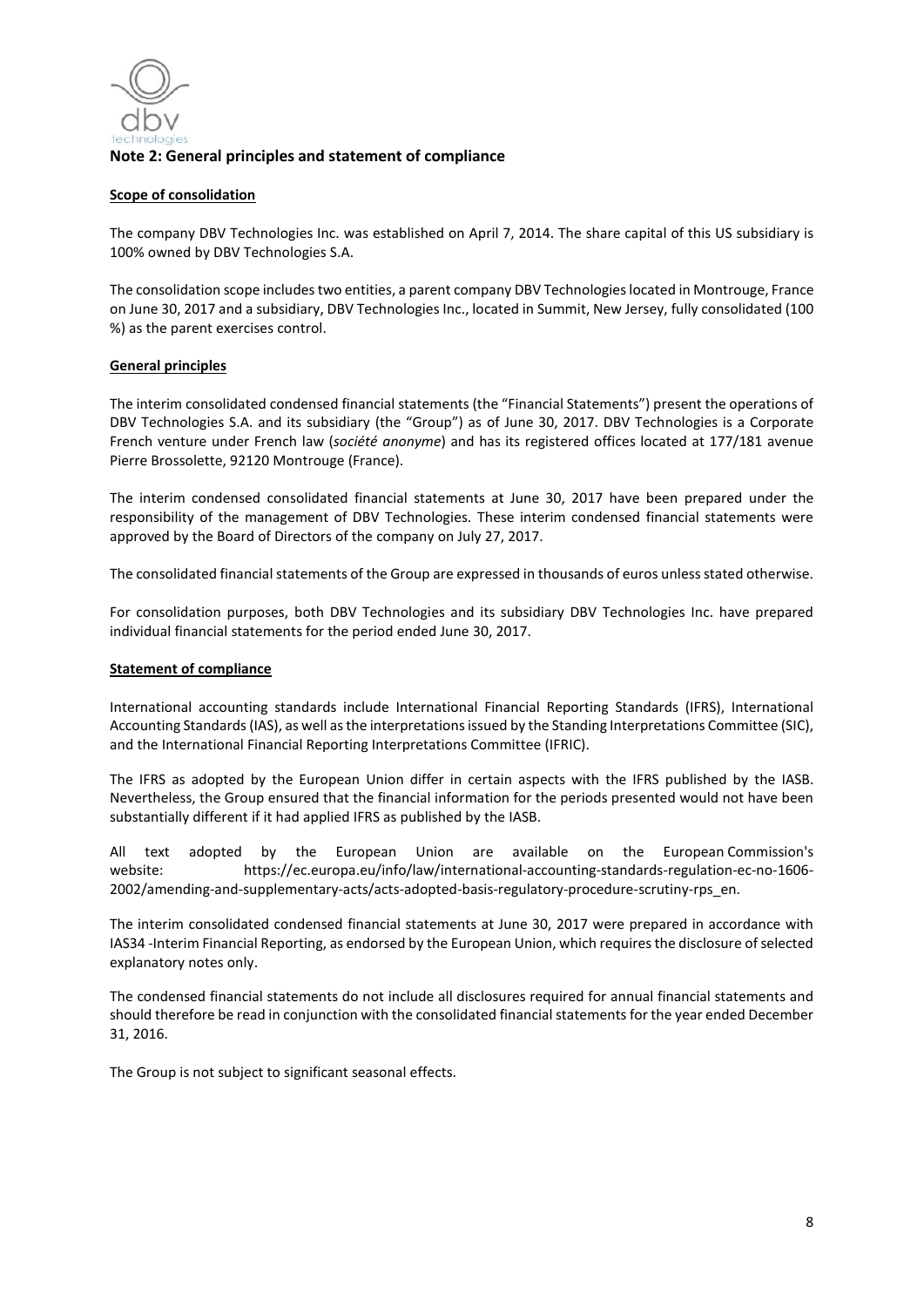

# **Note 3: Accounting principles and methods used at June 30, 2017**

These condensed consolidated financial statements are prepared using the same accounting policies and methods as those applied by DBV Technologies at December 31, 2016.

The Company did not elect for early application of the new standards, amendments and interpretations which were adopted by European Union but not mandatory as of June 30, 2017:

- IFRS 9 Financial Instruments;
- IFRS 15 Revenue from Contracts with Customers;
- IFRS 16 Leases.

New and revised standards and amendments that may be relevant to the Company's operations but are not yet effective:

- Amendments to IAS 7 Statement of Cash flows;
- Amendments to IAS 12 Recognition of deferred tax assets for unrealised losses;
- Amendments to IFRS 15 Clarifications to IFRS 15 Revenue from contracts with customers;
- Amendments to IFRS 2 Classification and measurement of share-based payment transactions;
- Amendments to IFRS 4 Applying IFRS 9 with IFRS 4;
- Annual improvements 2014-2016 cycle;
- IFRIC 22 Foreign Currency Transactions and Advance Consideration;
- IFRIC 23 Uncertainty over Income Tax Treatments.

Management is in the process of evaluating the impact of these standards and amendments and is therefore, not currently able to estimate reliably the impact of their adoption on the Company's results on financial position or cash flows.

#### **Note 4: Non-current financial assets**

| (Amounts in thousands of euros)    | 6/30/2017 | 12/31/2016 |
|------------------------------------|-----------|------------|
| <b>Deposits</b>                    | 1,099     | 824        |
| Pledged securities                 | 611       | 611        |
| Liquidity contract                 | 1,282     | 1,310      |
| Total non-current financial assets | 2.991     | 2,745      |

The non-current financial assets are composed of security deposits paid to the lessor and of open-ended mutual funds (sociétés d'investissement à capital variable, "SICAVs") pledged as guarantees of the ordinary rental agreements and the liquidity contract.

Under the liquidity agreement, 4,877 treasury shares were allocated for the reduction of shareholders' equity as of June 30, 2017 (3,747 treasury shares as of December 31, 2016) with the cash balance being maintained in financial assets.

#### **Note 5: Customer accounts receivable and related receivables**

As of June 30, 2016, accounts receivable mainly included the amounts due under collaboration agreement with Nestlé Health Science signed in May 2016.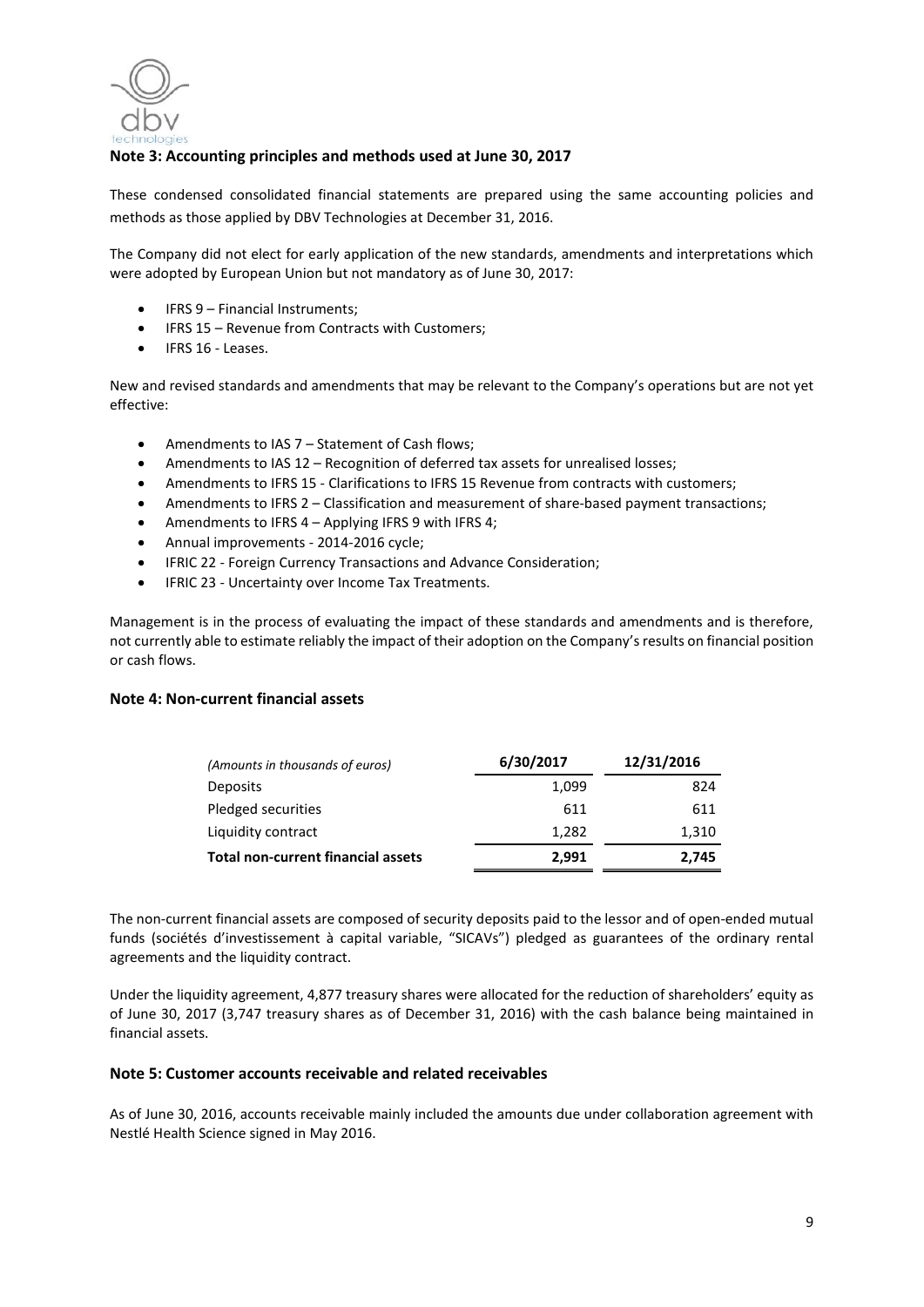

Other current assets are broken down as follows:

| (Amounts in thousands of euros) | 6/30/2017 | 12/31/2016 |
|---------------------------------|-----------|------------|
| <b>Research Tax Credit</b>      | 13,513    | 7,228      |
| Other tax claims                | 2,716     | 2,618      |
| Other receivables               | 1,330     | 1,883      |
| Prepaid expenses                | 3,101     | 2,725      |
| Total                           | 20,659    | 14,454     |

The other tax claims are primarily related to deductible VAT as well as the reimbursement of VAT that has been requested.

Prepaid expenses are comprised primarily of rental and insurance expenses, upfront payments deferred over clinical studies period, as well as legal and scientific consulting fees. Their variation is linked to an increase in insurance premiums. As of June 30, 2017, other current assets also include upfront payments which are recognized over the term of the ongoing clinical studies.

#### *Research Tax Credit*

The company benefits from the provisions in Articles 244 *quater* B and 49 *septies* F of the French Tax Code related to the Research Tax Credit (*Crédit d'Impôt Recherche*, "CIR"). In compliance with the principles described in Note 3.12 to the financial statements for the year ended December 31, 2016, the Research Tax Credit is recorded as "other income" during the year in which the eligible research expenses are incurred.

Research Tax Credits recorded over the last three fiscal years are presented as follows:

- 2015: €5.7 million (for 12 months), paid in 2016;
- 2016: €7.2 million (for 12 months), to be paid in 2017;
- 2017:  $E6.3$  million (for 6 months), to be paid in 2018.

The Company recognized as other income a Research Tax Credit in the amount of €6.3 million at June 30, 2017 and €4.3 million at June 30, 2016.

Following a tax inspection led by the French tax authorities on fiscal years 2012, 2013 and 2014, the Company received on July 4, 2016 a proposition of adjustments primarily affecting the Research Tax credit. The proposed adjustment amounts to €0.9 million.

The Company, advised by its counsels, has sent a response to dispute the proposed reassessment. No provision has been recorded in the condensed consolidated financial statement as of June 30, 2017.

## **Note 7: Cash and cash equivalents**

The cash and cash equivalents items are broken down as follows:

| (Amounts in thousands of euros)                                                      | 6/30/2017 | 12/31/2016 |
|--------------------------------------------------------------------------------------|-----------|------------|
| Cash                                                                                 | 60,657    | 146,374    |
| Cash equivalent term deposits                                                        | 138,028   | 110,100    |
| Total cash and cash equivalent as reported in the statement of<br>financial position | 198,685   | 256,473    |
| Bank overdrafts                                                                      |           |            |
| Total net cash and cash equivalents as reported in the statement<br>of cash flows    | 198,685   | 256,473    |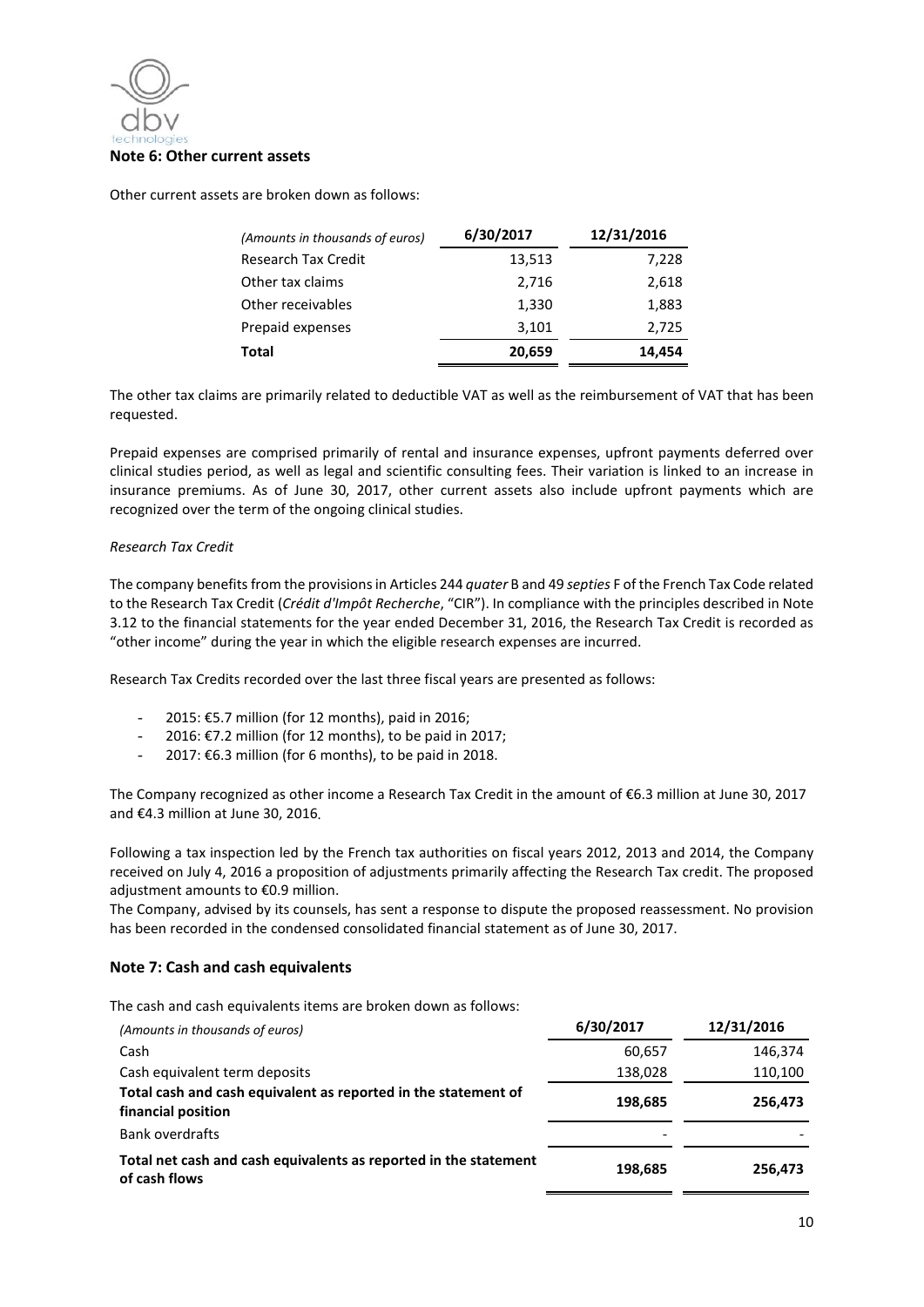

Term deposits are immediately convertible into cash at no cost. They are measured using level 1 fair value measurements.

## **Note 8: Capital**

The share capital as of June 30, 2017 is set at the sum of €2,470,920.30. It is divided into 24,709,203 fully authorized, subscribed and paid-up shares with a par value of €0.10.

This number does not include share warrants (Bons de Souscription d'Actions, "BSAs"), founders' share warrants (Bons de Souscription de Parts de Créateur d'Entreprise, "BSPCEs"), stock options ("SO") and performance shares ("AGA") granted to certain investors and to certain natural persons, both employees and non-employees of the Company.

Over the six months ended June 30, 2017, the capital increase of €6,037.50 is linked to the exercise of employee warrants. The Company issued 60,375 shares in aggregate.

All the shares give their owners the right to a proportional share of the net income and net assets of the Company.

The impact of share-based payments on net income (or loss) is presented in Note 13.

#### **Note 9: Financial liabilities and other non-current liabilities**

#### *9.1 Financial liabilities*

The conditional advances from public institutions are subject to contracts with OSEO and COFACE. The agreement with COFACE was terminated on December 31, 2016

As of June 30, 2017, the Company had two advance agreements with OSEO, which do not bear interest and are repayable at 100% in the event of technical and / or commercial success. The Company also benefited from a third grant from BpiFrance Financement in 2014.

The portion of the conditional advances for terms over one year is classified as non-current liabilities, while the portion for terms of less than one year is classified as current liabilities.

The table below presents the details of the debts recorded on the statement of financial position by the type of conditional advance: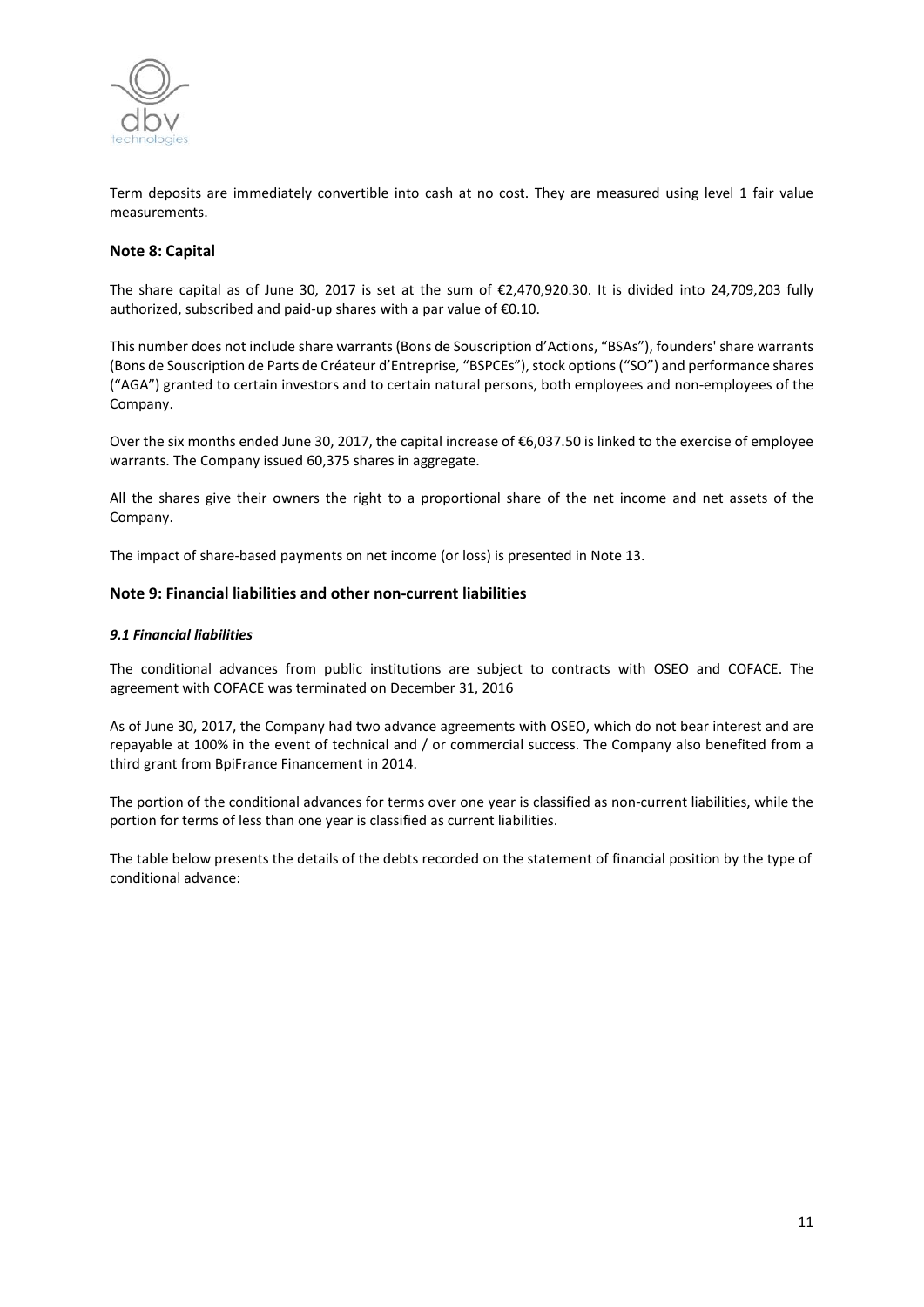

| (Amounts in thousands of euros)                  | 3rd OSEO<br>contract | 4th OSEO<br>contract | <b>BPI</b><br>advance | <b>COFACE</b> | <b>Total</b> |
|--------------------------------------------------|----------------------|----------------------|-----------------------|---------------|--------------|
| Balance sheet debt at start of period 01/01/2016 | 318                  | 1,669                | 2,666                 | 156           | 4,809        |
| + receipts                                       |                      |                      |                       |               |              |
| - repayments                                     | (64)                 |                      |                       |               | (64)         |
| +/- other transactions                           | 1                    | 8                    | 42                    | 3             | 54           |
| Balance sheet debt as at 06/30/2016              | 255                  | 1,676                | 2,708                 | 159           | 4,798        |
| Of which - non-current portion                   |                      |                      |                       |               | 4,373        |
| Of which - current portion                       |                      |                      |                       |               | 425          |
| Balance sheet debt at start of period 01/01/2017 | 192                  | 1,684                | 2,751                 | 0             | 4,628        |
| + receipts                                       |                      |                      |                       |               |              |
| - repayments                                     | (64)                 |                      | (150)                 |               | (214)        |
| +/- other transactions                           | 1                    | 8                    | 43                    |               | 52           |
| Balance sheet debt as at 06/30/2017              | 128                  | 1,692                | 2,644                 | 0             | 4,466        |
| Of which - non-current portion                   |                      |                      |                       |               | 3,737        |
| Of which - current portion                       |                      |                      |                       |               | 728          |
| Stated interest rate                             | <b>Non</b>           | 2,05%                | <b>Non</b>            | <b>Non</b>    |              |
| Discount rate                                    | $0.4\% - 1.9\%$      | 1.5%-1.8%            | 3.20%                 | 4.25%         |              |
| Maturity (in years)                              | $0 - 3$              | $7-9$                | $2 - 7$               |               |              |

#### *9.2 Other non-current liabilities*

Other non-current liabilities mainly include the non-current part of deferred revenue from the collaboration agreement the Company entered into with Nestlé Health Science and the non-current part of accrual for employers' contribution on free share plans.

## **Note 10: Supplier accounts payable and other current liabilities**

## *10.1 Supplier accounts payable and related payables*

Supplier accounts payable and related payables are not discounted as amounts did not present payment terms longer than 1 year at the end of each fiscal year or period presented.

## *10.2 Other current liabilities*

| (Amounts in thousands of euros) | 6/30/2017 | 12/31/2016 |
|---------------------------------|-----------|------------|
| Social security                 | 13,039    | 10,794     |
| Tax liabilities                 | 374       | 504        |
| Other debts                     | 371       | 146        |
| Deferred revenues               | 2,730     | 3,248      |
| Total                           | 16,513    | 14,692     |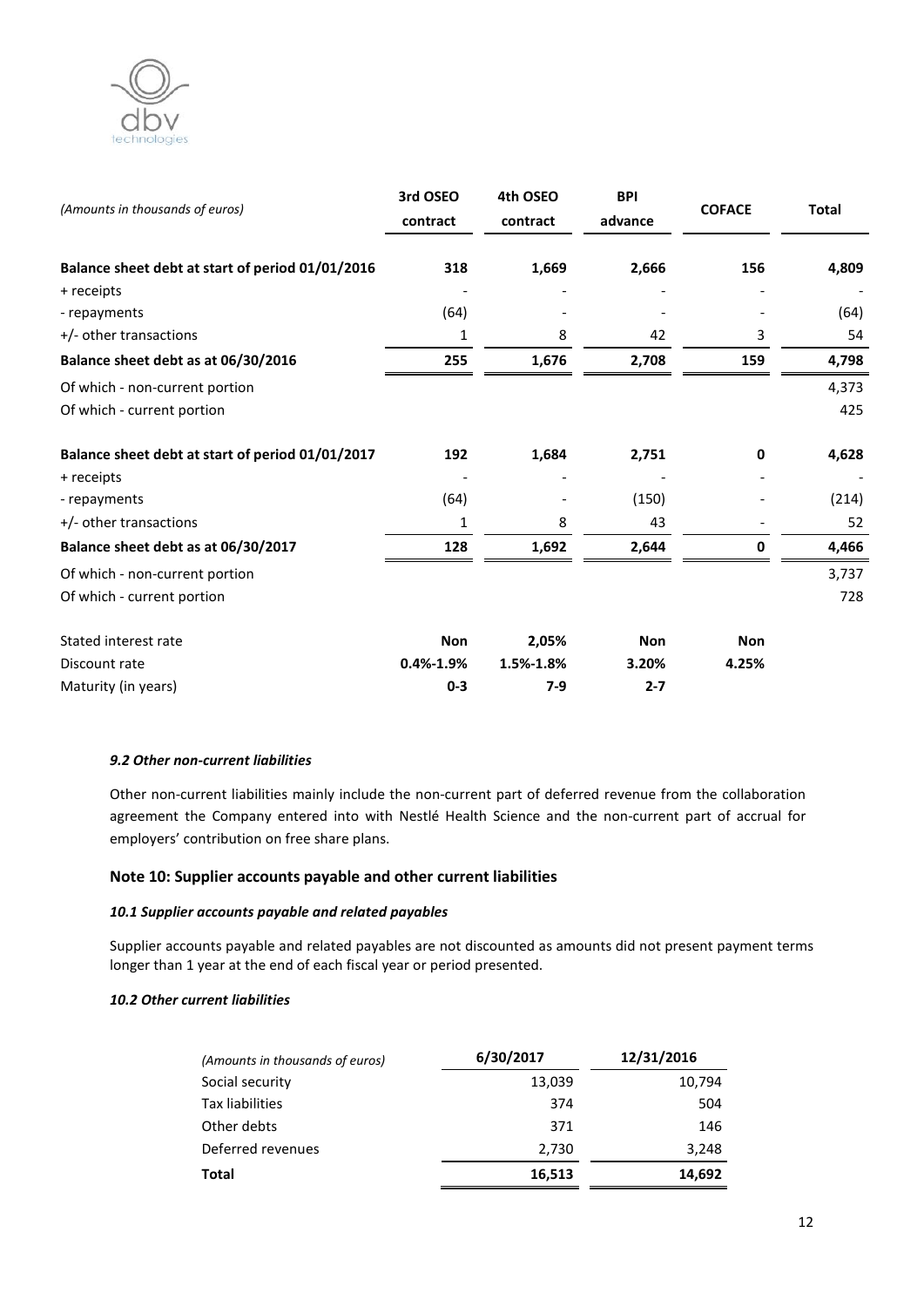

The other liabilities include short-term debt to employees, as well as social welfare and tax agencies. Deferred revenues include subsidies, conditional advances and current part of deferred revenues from the collaboration agreement with Nestlé Health Science.

## **Note 11: Operating Income**

The operating income is broken down as follows:

|                                 | June 30 |       |  |
|---------------------------------|---------|-------|--|
| (Amounts in thousands of euros) | 2017    | 2016  |  |
| Revenues                        |         |       |  |
| <b>Research Tax Credit</b>      | 6,285   | 4,282 |  |
| <b>Subsidies</b>                | 114     | 155   |  |
| Other operating income          | 1,218   | 313   |  |
| <b>Total</b>                    | 7,616   | 4,750 |  |

As of June 30, 2017, the Company also recorded a portion of the upfront fee and milestones agreed under the contract with Nestlé Health Science, as other income, which are deferred over the performance obligation.

## **Note 12: Operating expenses**

The following table summarizes the major categories of the Group's research and development expenses:

|                                                 | June 30 |        |
|-------------------------------------------------|---------|--------|
| (Amounts in thousands of euros)                 | 2017    | 2016   |
| Research and development expenses               |         |        |
| Personnel costs                                 | 21,297  | 15,848 |
| Sub-contracting, collaborations and consultants | 25,380  | 11,195 |
| Research supplies                               | 733     | 615    |
| Rental                                          | 991     | 958    |
| Conferences, travel expenses                    | 1,268   | 1,304  |
| Depreciation and amortization                   | 681     | 576    |
| Small equipment and other supplies              | 1,080   | 1,359  |
| Other                                           | 1,083   | 1,037  |
| <b>Total research and development expenses</b>  | 52,513  | 32,892 |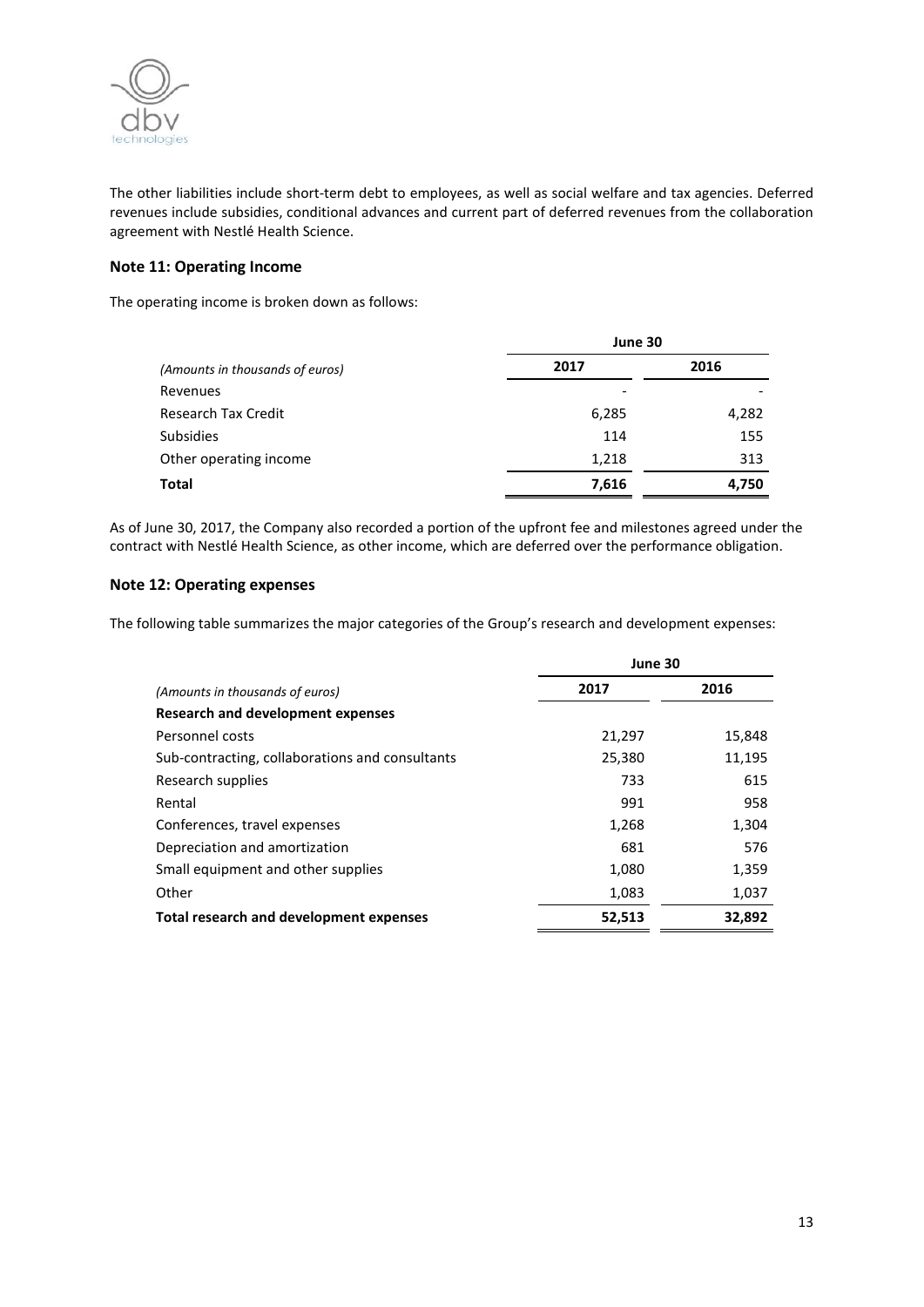

The following table summarizes the major categories of the Group's sales and marketing expenses:

|                                    | June 30 |       |
|------------------------------------|---------|-------|
| (Amounts in thousands of euros)    | 2017    | 2016  |
| Sales and marketing expenses       |         |       |
| Personnel expenses                 | 3,527   | 2,324 |
| Fees                               | 2,007   | 2,266 |
| Communication and travel expenses  | 2,698   | 709   |
| Other                              | 295     | 152   |
| Total sales and marketing expenses | 8,527   | 5,450 |

The following table summarizes the major categories of the Group's general and administration expenses:

|                                            | June 30 |        |
|--------------------------------------------|---------|--------|
| (Amounts in thousands of euros)            | 2017    | 2016   |
| <b>General and administrative expenses</b> |         |        |
| Personnel expenses                         | 11,603  | 10,032 |
| Fees                                       | 3,375   | 3,330  |
| Rental                                     | 309     | 233    |
| Insurance policies                         | 683     | 1,043  |
| Communication and travel expenses          | 664     | 434    |
| Depreciation and amortization              | 409     | 43     |
| Other                                      | 642     | 668    |
| Total general and administrative expenses  | 17,685  | 15,783 |

## **Personnel expenses**

As of June 30, 2017, the average headcount of the Group was 192 employees, compared with 113 employees as of June 30, 2016.

Personnel expenses are broken down as follows:

| June 30 |        |
|---------|--------|
| 2017    | 2016   |
| 10,314  | 6,384  |
| 3,453   | 2,532  |
| 722     | 60     |
| 2,760   | 2,154  |
| 19,179  | 17,074 |
| 36,427  | 28,204 |
|         |        |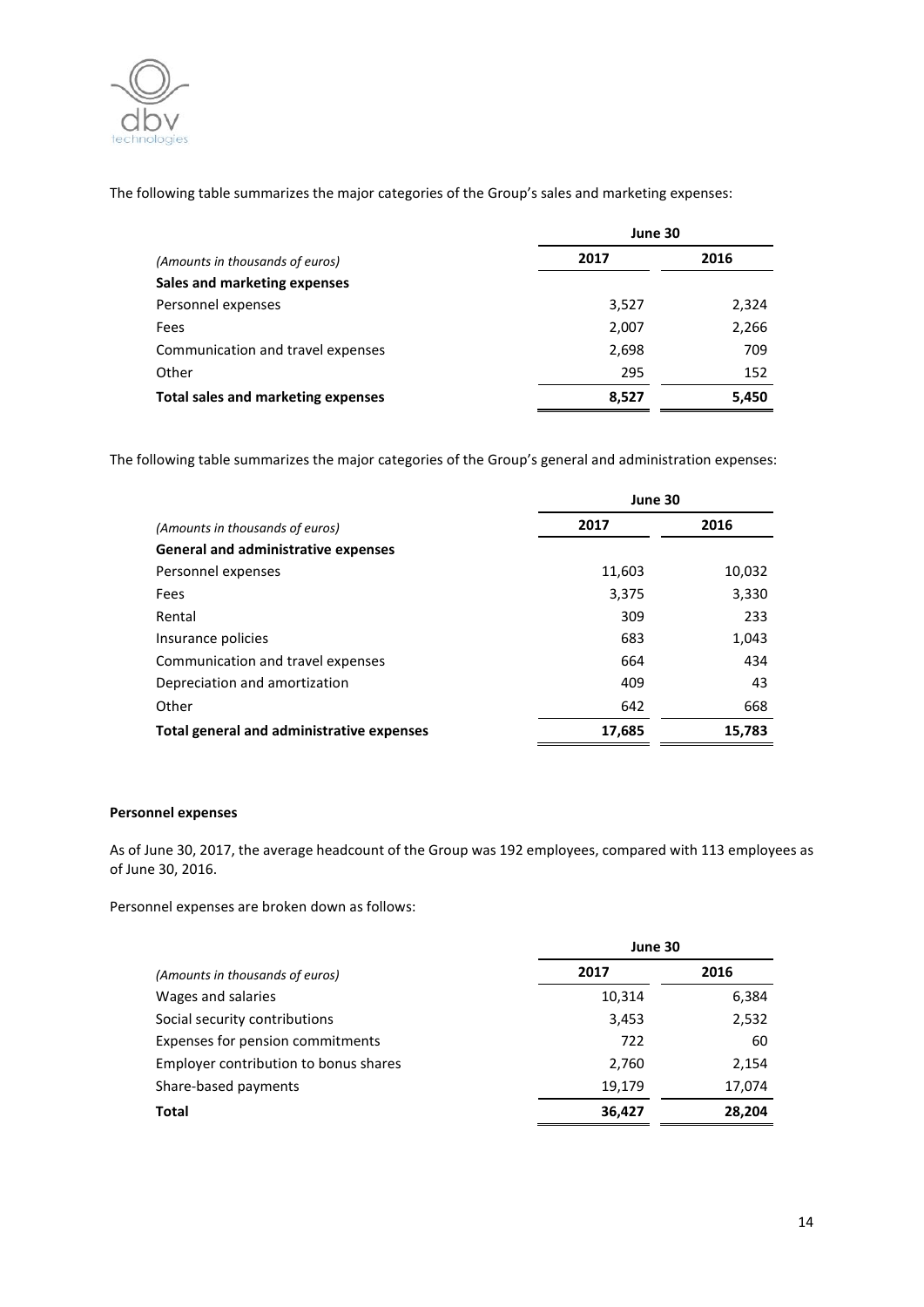

The increase in personnel charges is partly due to the increase in the Company's headcount and the increase of the share-based payments related to the global plans put in place during the second half of 2015 and in 2016.

## **Note 13: Share-based payments**

The payments in shares of stock involve all the warrants (BSAs/BSPCEs), stock options and bonus shares granted to employees, non-employee members of the Board of Directors, scientific consultants, or service providers.

The warrants granted may be exercised at any time after a vesting period of between 0 and 4 years and become null and void after a period of 10 years from the date they are granted. The acquisition of the warrants by the recipients is not subject to market conditions. The expense representing the benefit granted is recorded in the financial statements using the straight-line method as a personnel expense over the vesting period. The acquisition of bonus shares and exercise of stock options depend on the existence of an employment contract or holding a corporate office between the recipient and the Company. Similarly, the exercise of the equity warrants depends on the existence of a directorship or consultant contract between the beneficiary and the Company.

For the six months ended June 30, 2017:

- 9,000 equity warrants were granted to a new independent director at a unit subscription price of €5.90 and an exercise price of €59.05. The final subscription date for the BSAs issued in June 2017 is August 15, 2017, and none of these BSAs were subscribed as of June 30, 2017. These warrants may be exercised immediately;
- 281,500 stock options were granted to US employees with exercise prices between €59.05 and €69.35. These stock options can be vested over a four-year vesting period, on the basis of 25% per year. After the first year, the releases will be made on a proportional basis every six months; the options will be forfeited 10 years after their grant;
- 2 free shares plans were granted to French new employees for a total of 46,500 shares. The acquisition of free shares is contingent upon the achievement of the two performance criteria below:
	- o Half of the shares allocated will not be acquired until the later of the following two dates: (i) the end of the two (2)-year acquisition period which runs from the grant date and (ii) submission of the application for market authorization from the FDA for Viaskin Peanut;
	- o Half of the shares allocated will not be acquired until the later of the following two dates: (i) the end of the two (2)-year acquisition period which runs from the grant date and (ii) the first date of sale of Viaskin Peanut in the United States;

These free shares are not subject to a retention period.

The IFRS 2 expense recorded for the six months ended June 30, 2017 amounts to €19.2 million compared to €17.1 million for the six months ended June 30, 2016.

As of June 30, 2017, the total number of ordinary shares that can be created through a full exercise or definitive acquisition, depending on the case, of all of securities giving access to the capital and instruments issued to date amounts to 2,905,618 at a weighted average exercise price of €39.24 (this weighted average exercise price does not include the 1,080,900 of potential shares resulting from the definitive acquisition of performance shares).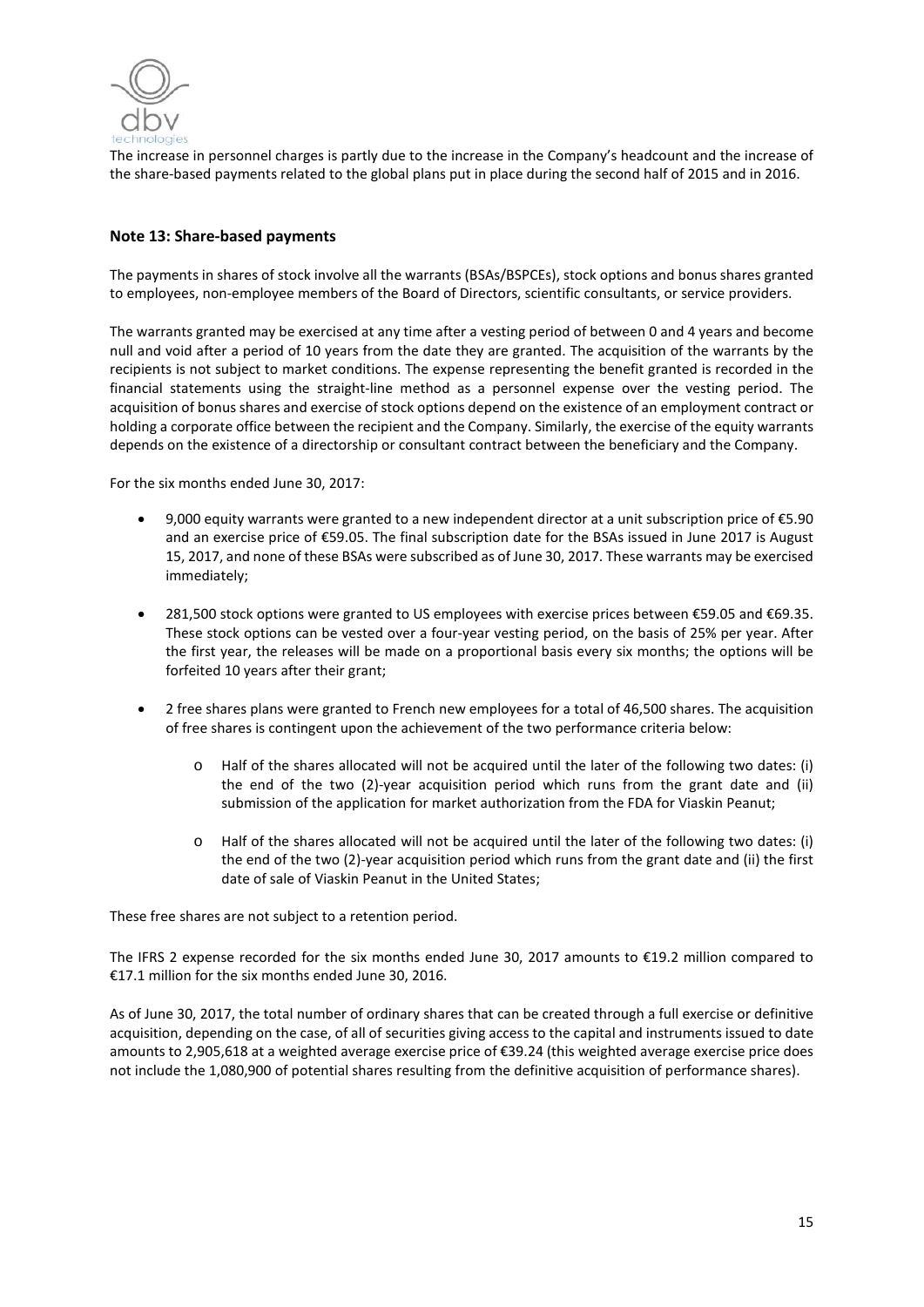

#### **Note 14: Financial revenue and expenses**

The following table reflects financial revenue and expenses:

|                                 | June 30 |      |
|---------------------------------|---------|------|
| (Amounts in thousands of euros) | 2017    | 2016 |
| Financial revenues              | 457     | 470  |
| <b>Financial expenses</b>       | (1,888) | (38) |
| Total                           | (1,431) | 432  |

The financial income is primarily composed of capital gains on the disposal of investment securities. Financial expenses primarily include foreign exchange losses and expenses related to the accretion of the OSEO and BpiFrance advances.

#### **Note 15: Off balance sheet commitments**

No significant changes occurred in contingent liabilities between December 31, 2016 and June 30, 2017.

## **Note 16: Related parties' transactions**

The compensating amounts for the six months ended June 30, 2017 presented below, which were awarded to the members of the Board of Directors and the Executive Committee of the Company, totals €9.5 million. Following the reorganization of the Company in 2016, the Company included Executive Committee members in the related parties' disclosure.

|                                                                     | June 30 |       |
|---------------------------------------------------------------------|---------|-------|
| (Amounts in thousands of euros)                                     | 2017    | 2016  |
| Members of the Board of Directors                                   | 397     | 320   |
| Executive committee                                                 | 1,170   | 876   |
| Directors' fees                                                     | 193     | 110   |
| Share-based payments to members of the Board of<br><b>Directors</b> | 7,704   | 6,384 |
| Total                                                               | 9,464   | 7,690 |

The valuation method for the estimate of the benefit of share-based payments is described in Note 13.

Statement of the debt towards related parties as of June 30, 2017:

|                                 | June 30 |      |
|---------------------------------|---------|------|
| (Amounts in thousands of euros) | 2017    | 2016 |
| Compensation                    | 453     | 474  |
| Directors' fees                 | 218     | 110  |
| Pension obligations             | 342     | 18   |
| <b>Total</b>                    | 1,012   | 602  |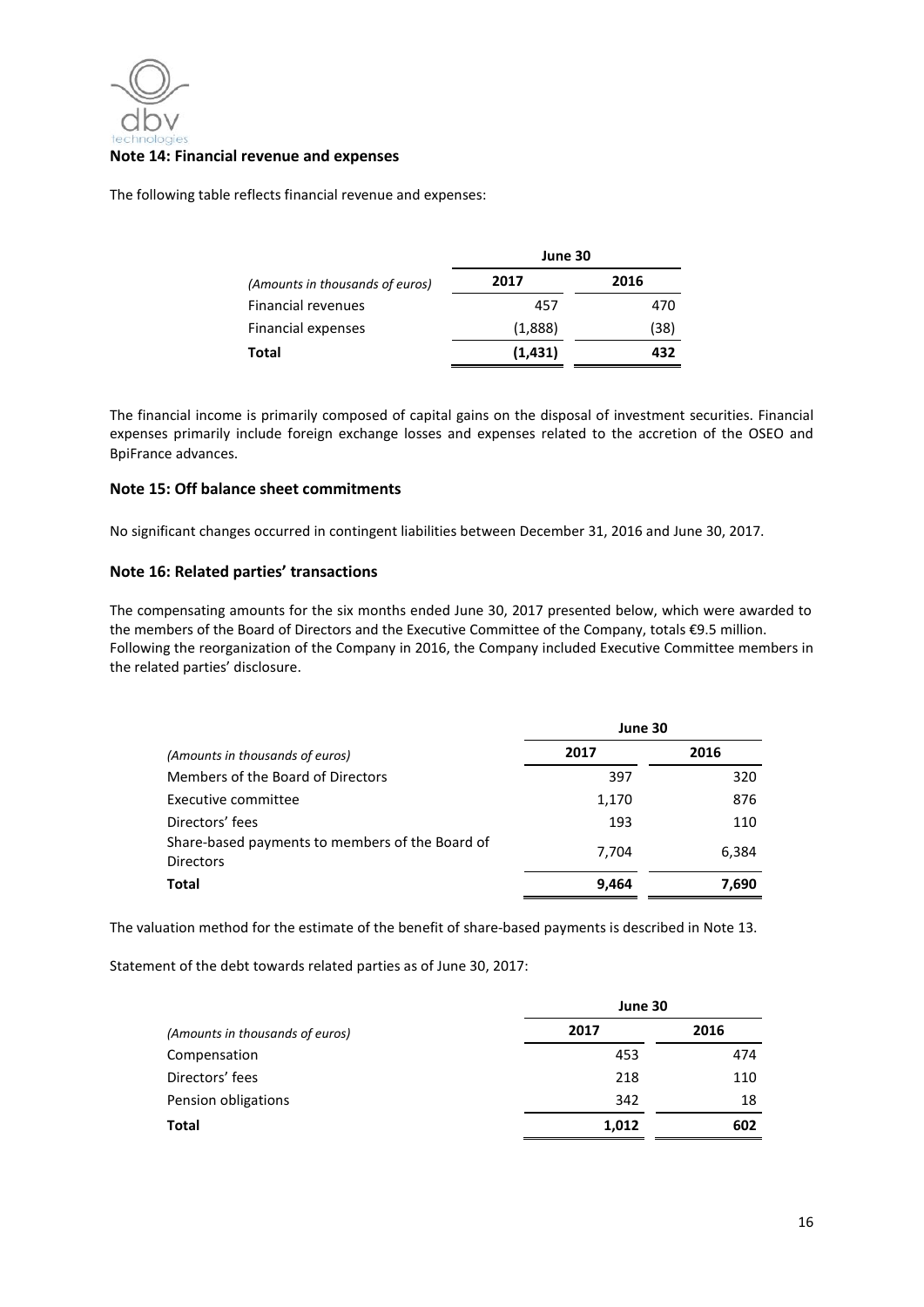

The Company evaluated subsequent events that occurred after June 30, 2017 through the date of issuance of the unaudited condensed consolidated financial statements and determined that there are no significant events that require adjustments or disclosure in such unaudited condensed consolidated financial statements.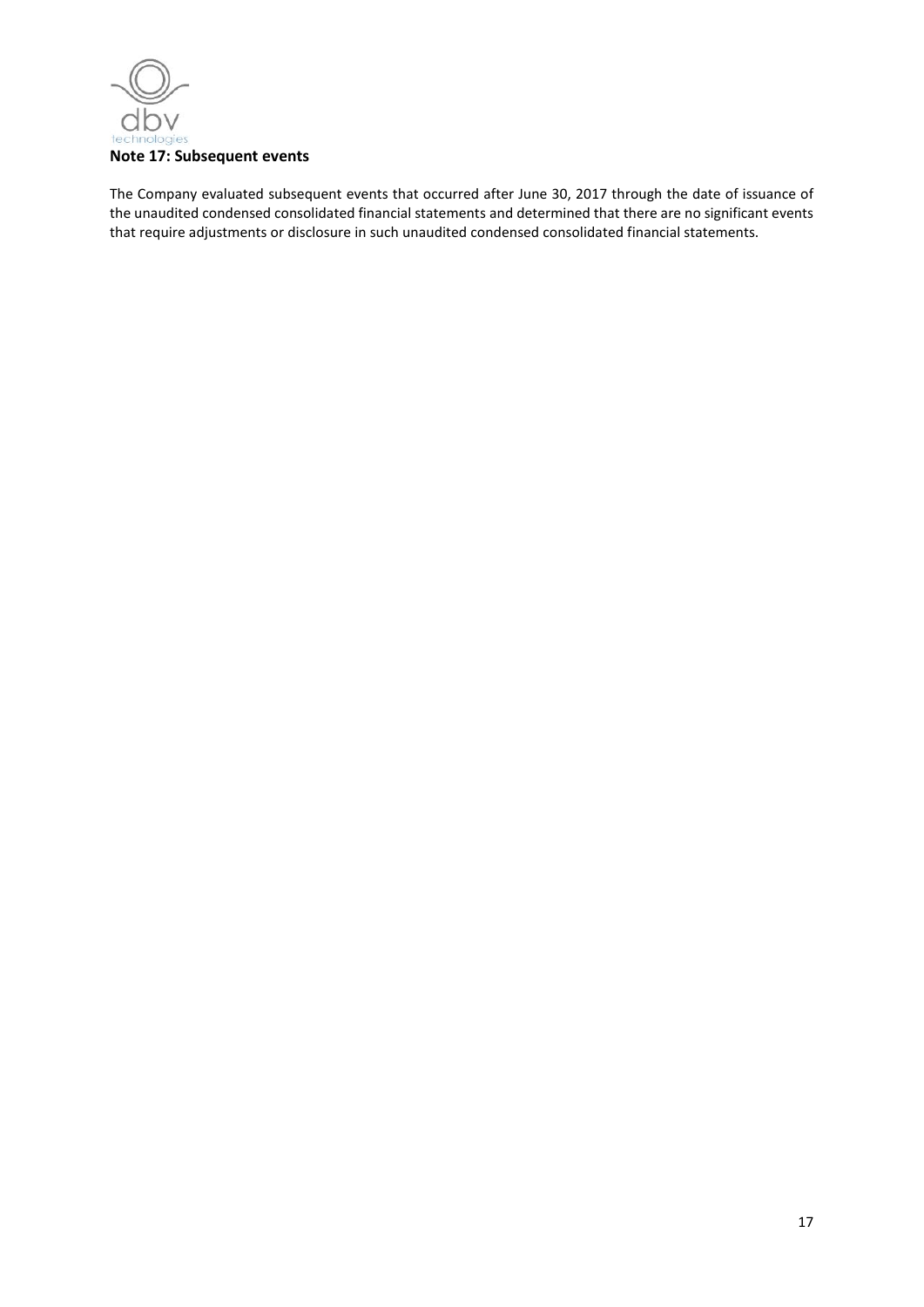

## **II - MANAGEMENT DISCUSSION & ANALYSES**

#### **ANALYSIS OF PROFIT & LOSS STATEMENT**

Our **total operating revenue** increased by 60.3% and was €7.6 million and €4.8 million for the first half 2017 and 2016, respectively. This income was mainly generated by our CIR and by income recognized under the May 2016 collaboration agreement with Nestlé Health Science, and more marginally, by subsidies received for research projects conducted by us.

| in thousands of euros           | June 30 |       |
|---------------------------------|---------|-------|
|                                 | 2017    | 2016  |
| Revenues                        |         |       |
| Other income                    | 7,616   | 4,750 |
| of which Research Tax Credit    | 6,285   | 4,282 |
| of which subsidies              | 114     | 155   |
| of which other operating income | 1,218   | 313   |
| <b>Total income</b>             | 7,616   | 4.750 |

As R&D expenses are not capitalized until a marketing authorization is obtained, the Research Tax Credit related to such R&D programs is recorded as operating income. Grants received during the periods were deducted from the calculation of the Research Tax Credit.

For the six months ended June 30, 2017, we recorded a €6.3 million Research Tax Credit. For the six months ended June 30, 2016, we recorded a €4.3 million Research Tax Credit. We have requested the reimbursement of the 2016 Research Tax Credit (€7.2 million) in compliance with the E.C. tax treatment for small and medium companies. At the date of release of the Interim Financial Information as of June 30, 2017, the reimbursement had not been received.

The increase in Research Tax Credit between June 30, 2016 and June 30, 2017 reflects the acceleration of our various development programs in 2016 and 2017, mainly due to simultaneously conducting clinical trials for both Viaskin Peanut and Viaskin Milk and the Phase I study of Viaskin rPT for pertussis booster vaccination.

For the first half 2016 and 2017, respectively, we also recorded as other income a portion of the upfront fee and milestones agreed under the contract with Nestlé Health Science, which are deferred over the service obligation period.

**Research and Development expenses** increased in the first half 2017 by 59.7% to €52.5 million compared with €32.9 million in the first half 2016. This increase is due primarily to increased R&D activity for both pre-clinical research and clinical development, as well as the reinforcement of teams dedicated to R&D.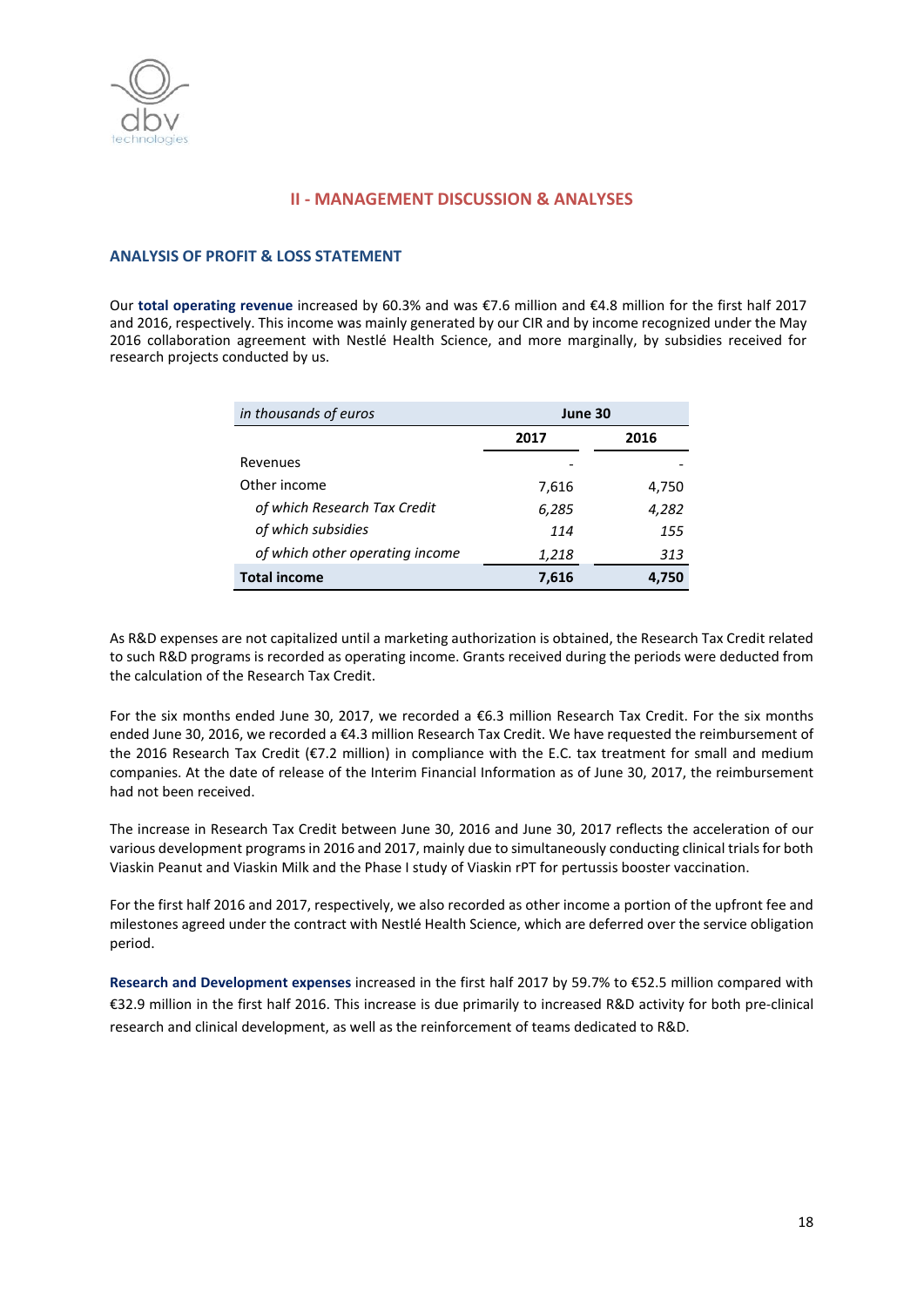

The following table summarizes research and development expenses:

| in thousands of euros                           | June 30 |        |
|-------------------------------------------------|---------|--------|
|                                                 | 2017    | 2016   |
| Personnel expenses                              | 21,297  | 15,848 |
| Sub-contracting, collaborations and consultants | 25,380  | 11,195 |
| Research supplies                               | 733     | 615    |
| Rental                                          | 991     | 958    |
| Conferences, travel expenses                    | 1,268   | 1,304  |
| Depreciation and amortization                   | 681     | 576    |
| Small equipment and other supplies              | 1,080   | 1,359  |
| Other                                           | 1,083   | 1,037  |
| Total research and development expenses         | 52,513  | 32,892 |

Research and development expenses increased by 59.7% between the six months ended June 30, 2017 and the six months ended June 30, 2016. Main changes are:

- An increase of 34.4% in total payroll associated with research and development resulting from both an increase in average staff from 86 employees at the end of June 2016 to 142 employees at the end of June 2017, and from an increase in share-based compensation expense following free shares' and stock options' plans. Excluding share-based expenses, the increase of R&D personnel expenses is 58.5%.
- An increase of 126.7% in sub-contracting, collaboration and consultant costs, which includes the costs of our service providers for the following clinical trials :
	- o the Phase III PEPITES trial for Viaskin Peanut, which completed enrollment in June 2016, and the Phase III REALISE trial which completed enrollment in March 2017;
	- o the Part B, or Phase II, of the Phase I/II study for Viaskin Milk, which we refer to as the MILES trial, for which enrollment was completed in November 2016;
	- o the SMILEE study, a Phase IIa investigator-initiated clinical trial for Viaskin Milk for the treatment of milk-induced EoE in pediatric patient populations, which completed enrollment in February 2017; and
	- o the Phase I study of Viaskin rPT for pertussis booster vaccination in collaboration with BioNet-Asia Co. Ltd. and the Geneva University Hospitals (HUG).

The decrease in purchases of small equipment and other supplies is mainly attributable to expenditure incurred in early 2016 in connection with the installation of the laboratory and the animal facilities in the new headquarters in Montrouge.

In the first half of 2017 and 2016, **Sales and Marketing expenses** were €8.5 million and €5.5 million respectively, an increase of 56.5%. Sales and marketing expenses mainly include payroll for the US staff and marketing related to the possible launch and commercialization of Viaskin Peanut in North America.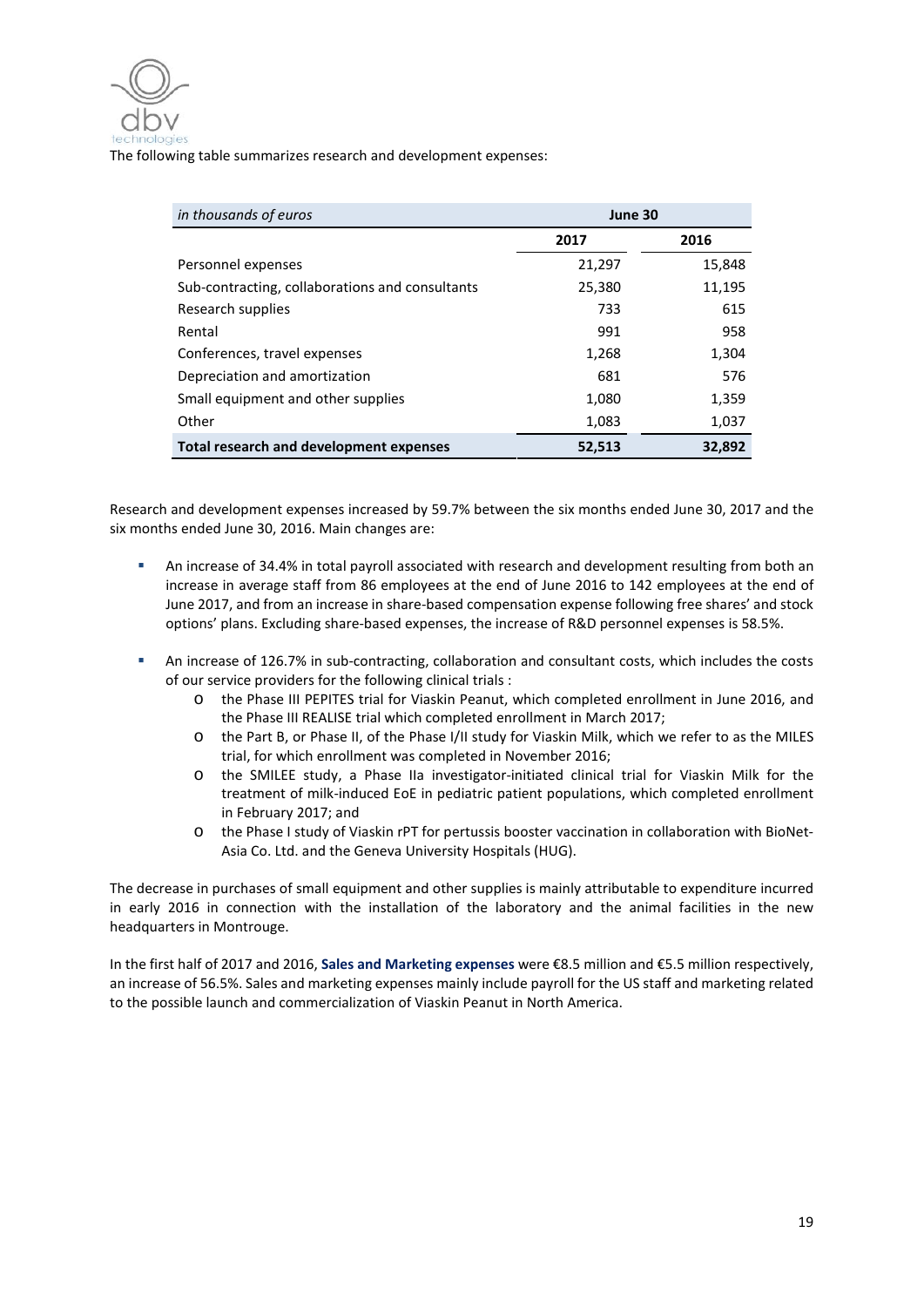

The following table summarizes sales and marketing expenses:

| in thousands of euros              |       | June 30 |  |
|------------------------------------|-------|---------|--|
|                                    | 2017  | 2016    |  |
| Personnel expenses                 | 3,527 | 2,324   |  |
| Fees                               | 2,007 | 2,266   |  |
| Communication and travel expenses  | 2,698 | 709     |  |
| Other                              | 295   | 152     |  |
| Total sales and marketing expenses | 8,527 | 5,450   |  |

Our direct sales and marketing expenses consist principally of personnel expenses and consultant fees.

The increase of 51.8% in total payroll associated with sales and marketing results primarily from an increase in average staff from 6 employees at the end of June 2016 to 12 employees at the end of June 2017, and from an increase in share-based compensation expense following free shares' and stock options' plans. Excluding sharebased expenses, the increase of sales and marketing personnel expenses is 49.3%.

**General and Administration expenses** include mainly administrative and management personnel costs, building costs related to headquarters, and certain fees (such as audit, legal and consultants' fees). In the first half 2017, general and administration expenses increased by 12.1% and were €17.7 million compared with €15.8 million in the first half 2016.

| in thousands of euros                     | June 30 |        |
|-------------------------------------------|---------|--------|
|                                           | 2017    | 2016   |
| Personnel expenses                        | 11,603  | 10,032 |
| Fees                                      | 3,375   | 3,330  |
| Rental                                    | 309     | 233    |
| Insurance policies                        | 683     | 1,043  |
| Communication and travel expenses         | 664     | 434    |
| Depreciation and amortization             | 409     | 43     |
| Other                                     | 642     | 668    |
| Total general and administrative expenses | 17,685  | 15,783 |

The following table summarizes general and administrative expenses:

Main changes between the six months ended June 30, 2017 and the six months ended June 30, 2016 are:

- An increase of 15.7% in total G&A payroll resulting from both an increase in average staff to 38 employees at the end of June 2017 from 20 employees at the end of June 2016, and from an increase in share-based compensation expense following free shares' and stock options' plans granted during the second half of 2016 and the first half of 2017. Excluding share-based expenses, the increase of the G&A staff cost is 50,2%.
- An increase of 53.0% in expenses related to supporting our corporate communications and investor relations efforts, including travel and Nasdaq listing expenses.

Those increases are partly offset by a decrease of 34.5% in insurance expenses, due to the July 2016 termination of the 12-month insurance policy in connection with our July 2015 follow-on offering.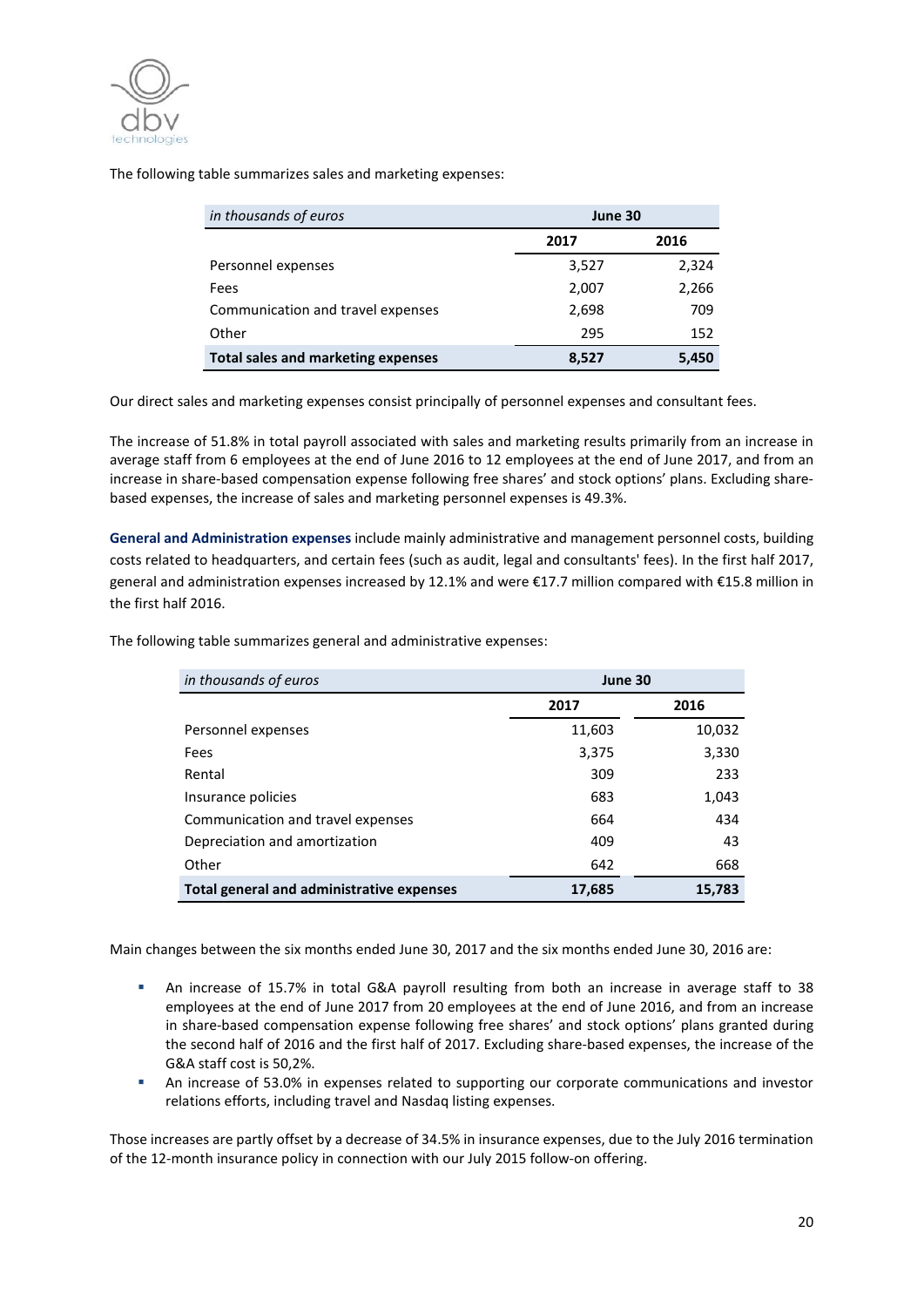

The **financial profit (loss)** was €(1.4) million in the first half of 2017 compared to €0.4 million in the first half of 2016. This item includes the financial revenues on our financial assets, foreign exchange losses and undiscounting expenses in connection with OSEO and BpiFrance.

The **net profit (loss)** at the end of June 30, 2017 was €(72.5) million compared to €(49.4) million at the end of June 30, 2016. The loss per share (based on the weighted average number of shares outstanding over the period) was €(2.94) and €(2.03) for the first half of 2017 and 2016, respectively.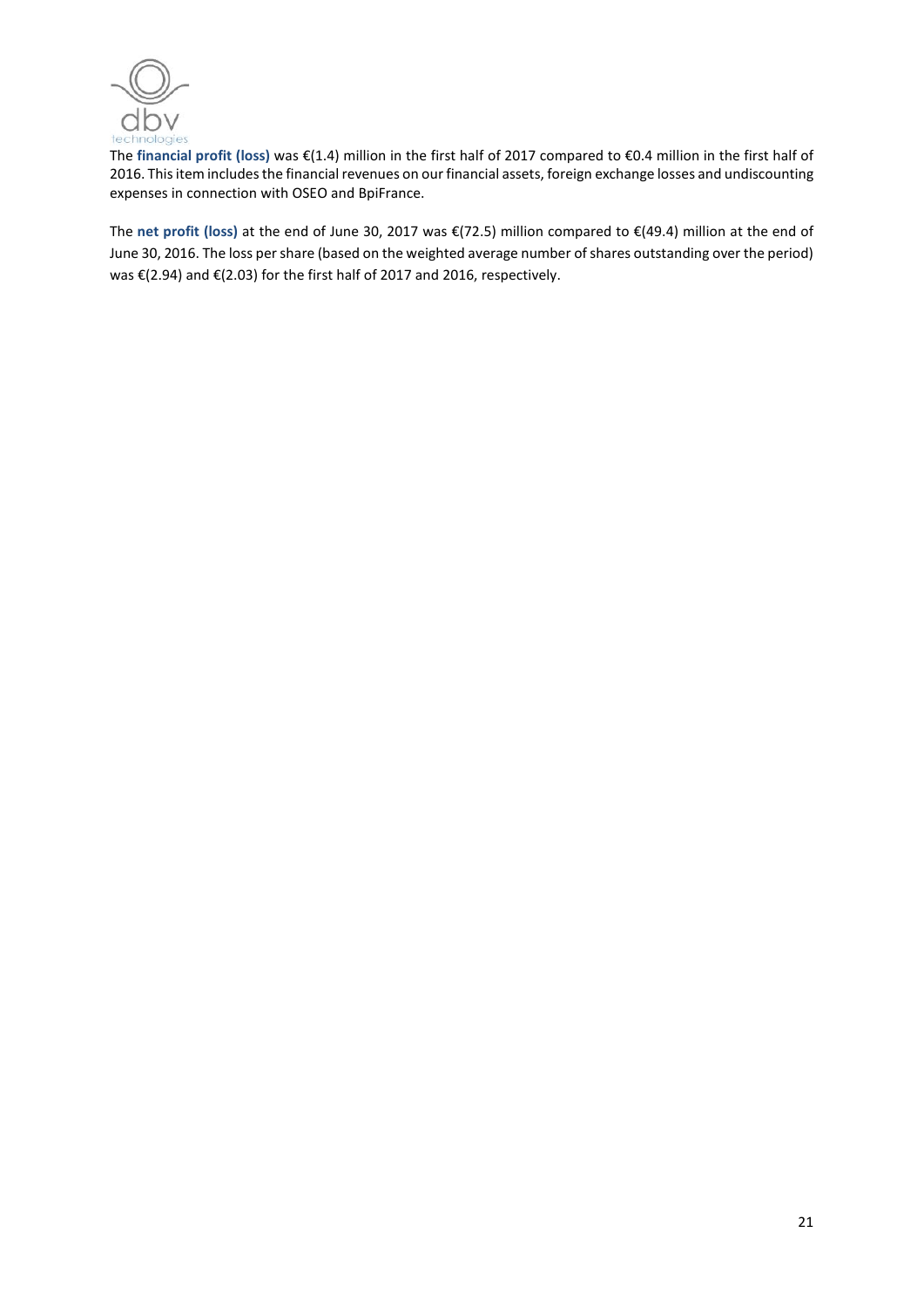

**Non-current assets** include property, plant, and equipment, long-term intangible assets, and long-term financial assets. Non-current assets were €18.5 million and €15.3 million as of June 30, 2017 and December 31, 2016, respectively.

The increase results primarily from the purchase of tools and equipment for the design, development and manufacturing of industrial machines, such as Gen 4.0 and Cut Pack, and from the purchase of laboratory, clinical and other validation equipment.

**Net current assets** were €219.4 million and €272.2 million as of June 30, 2017 and December 31, 2016, respectively, due to an increase in cash burn from operating activities.

As a result, as of June 30, 2017 our net **cash position** was €198.7 million vs. €256.5 million as of December 31, 2016.

The net change in our **shareholder's equity** resulted mainly from the net loss over the period. Shareholders' equity was €191.7 million as of June 30, 2017 compared with €242.8 million as of December 31, 2016.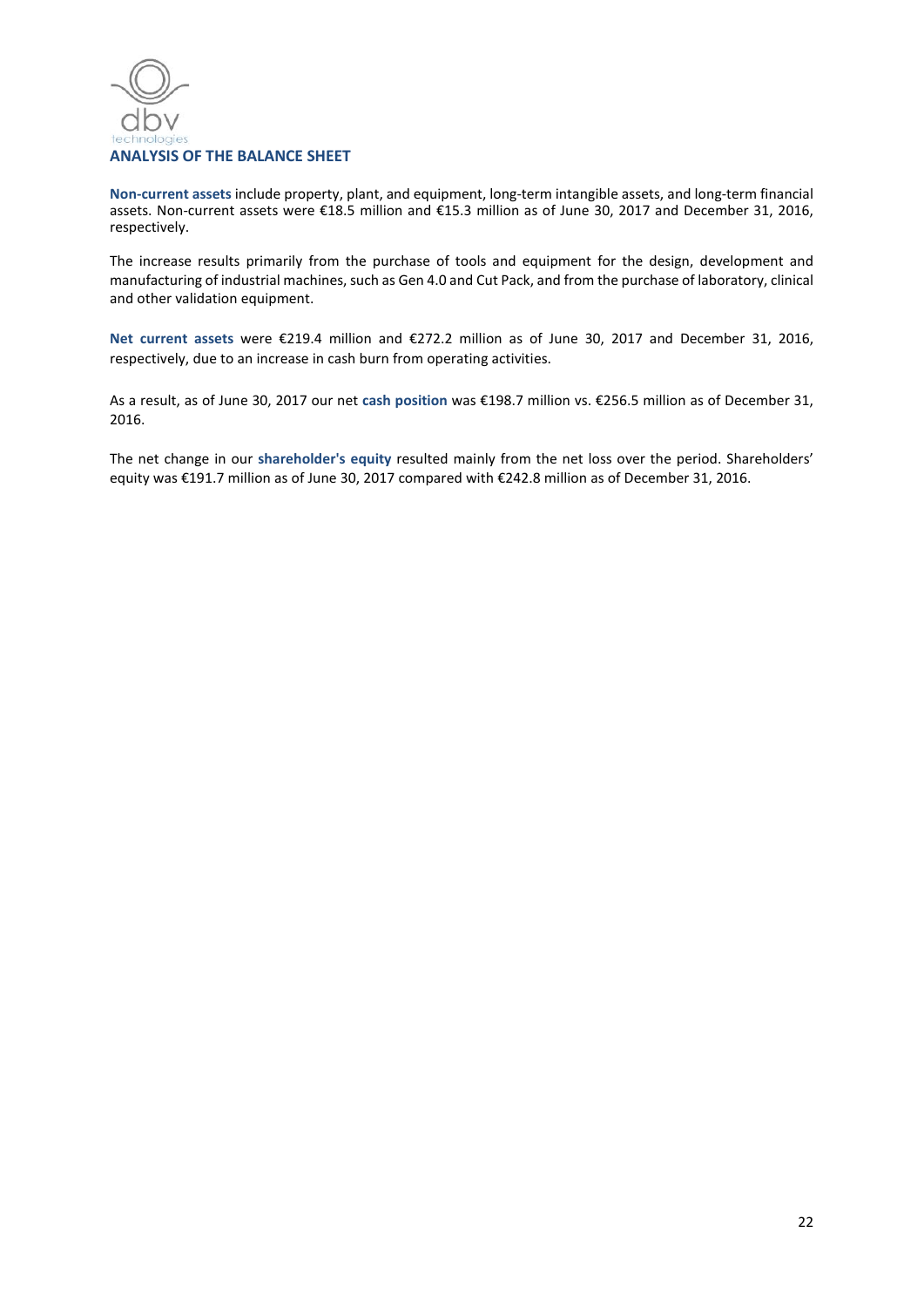

| in thousands of euros                      | June 30  |           |
|--------------------------------------------|----------|-----------|
|                                            | 2017     | 2016      |
| Net cash flow used in operating activities | (55,484) | (30, 123) |
| Net cash flow used in investing activities | (4,267)  | (5,607)   |
| Net cash flow from financing activities    | 271      | 1,078     |

**Net cash used in operating activities**totaled €(55.5) million for the six months ended June 30, 2017, as compared with €(30.1) million for the six months ended June 30, 2016. The €25.4 million increase was primarily attributed to the increase in R&D expense.

**Net cash used in investing activities** totaled €(4.3) million for the six months ended June 30, 2017, as compared with €(5.6) million for the six months ended June 30, 2016. Investing activities primarily included the purchase of tools and equipment for the design, development and manufacturing of industrial machines for the period ended June 30, 2017, as well as the period ended June 30, 2016. The decrease in investing activities compared to June 30, 2016 is due to the investments made in 2016 for the layout of our corporate headquarters in Montrouge.

**Net cash from financing activities**totaled €0.3 million for the six months ended June 30, 2017, as compared with €1.1 million for the six months ended June 30, 2016, primarily due the exercise of equity instruments.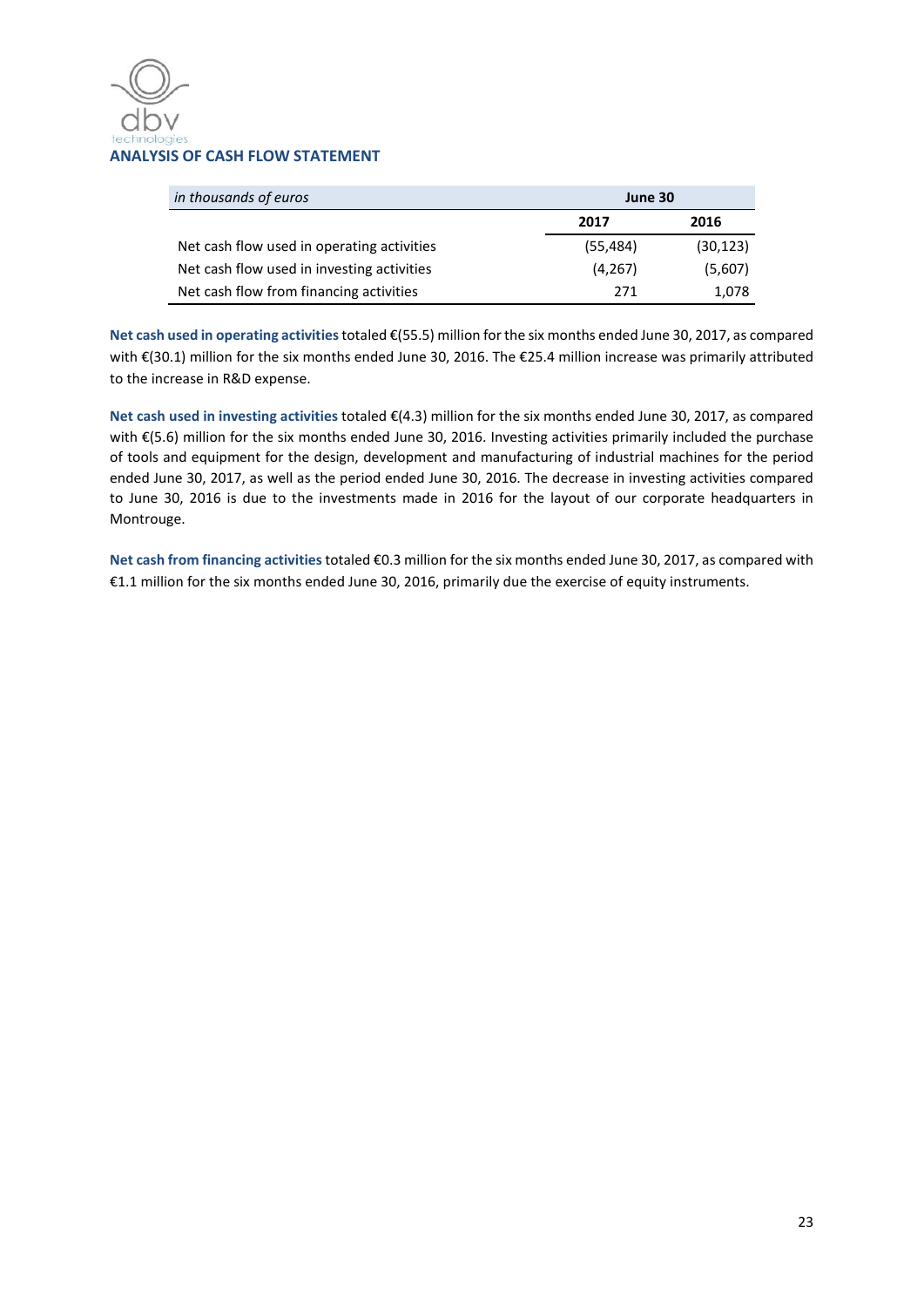

# **III – INFORMATION REGARDING RELATIONSHIPS WITH RELATED PARTIES**

The compensation awarded to the members of our Board of Directors and Executive Committee totaled €9.5 million for the first half of 2017.

Following our reorganization in 2016, we included Executive Committee members in the related parties' disclosure.

| in thousands of euros                                     | June 30 |       |
|-----------------------------------------------------------|---------|-------|
|                                                           | 2017    | 2016  |
| Members of the Board of Directors                         | 397     | 320   |
| <b>Executive Committee</b>                                | 1,170   | 876   |
| Directors' fees                                           | 193     | 110   |
| Share-based payments to members of the Board of Directors | 7,704   | 6,384 |
| Total                                                     | 9,464   | 7.690 |

The valuation method for the estimate of the benefit of share-based payments is described in Note 17 to the consolidated financial statements for the year ended December 31, 2016.

Statement of the debts towards related parties as of June 30, 2017:

| in thousands of euros | June 30 |      |
|-----------------------|---------|------|
|                       | 2017    | 2016 |
| Compensation          | 453     | 474  |
| Directors' fees       | 218     | 110  |
| Pension obligations   | 342     | 18   |
| <b>Total</b>          | 1,012   | 602  |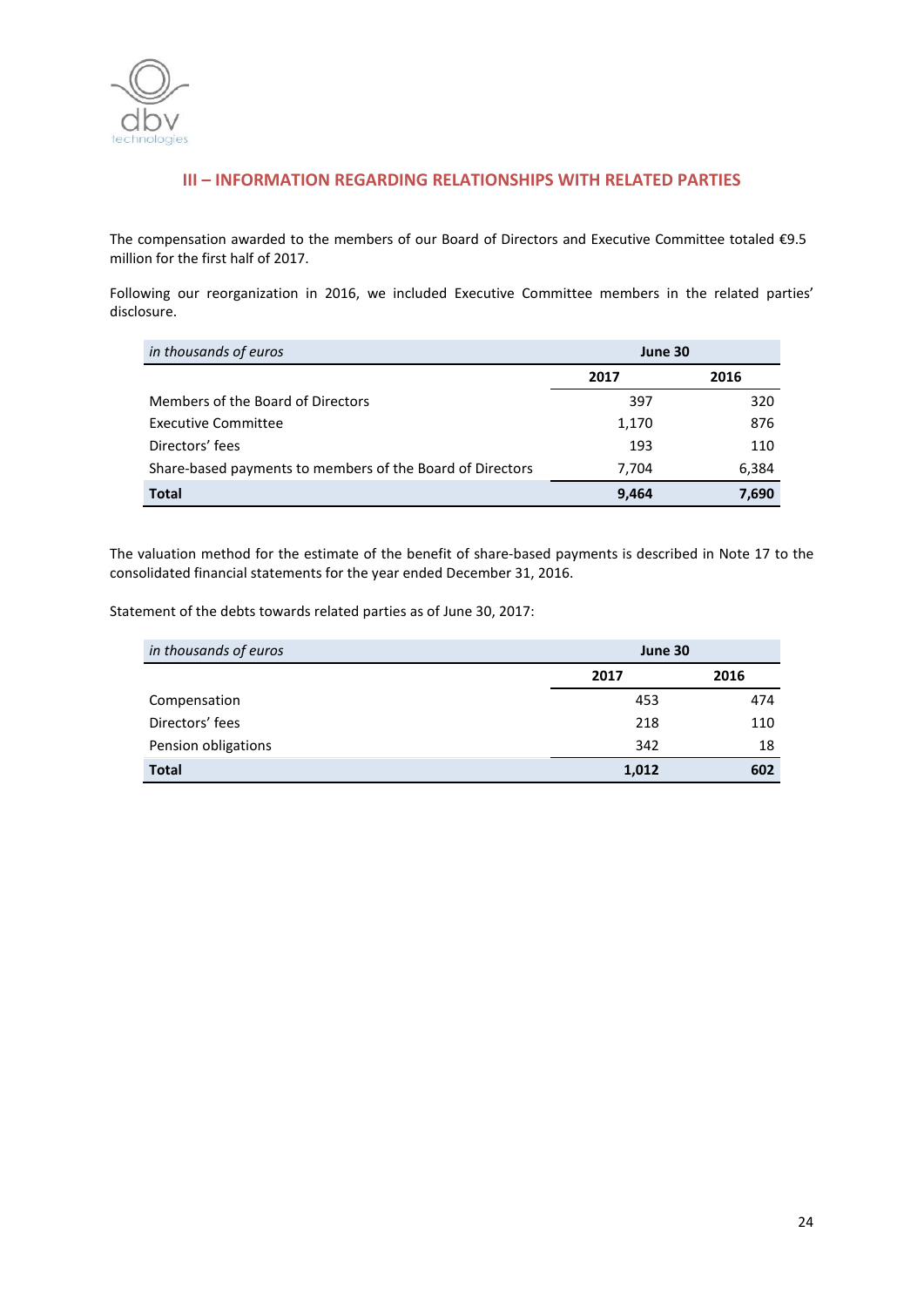

# **IV – RISK FACTORS**

Risk factors are disclosed in section 1.4 of the "Document de Référence" on the consolidated financial statements as of December 31, 2016 filed at the AMF on March 23, 2017 (number AMF D.17-0210). The main risks and uncertainties the Company could face in the next six months are similar to the ones disclosed in the Document de Référence available on the website of the Company. Those risks may happen in the course of the six remaining months of the fiscal year.